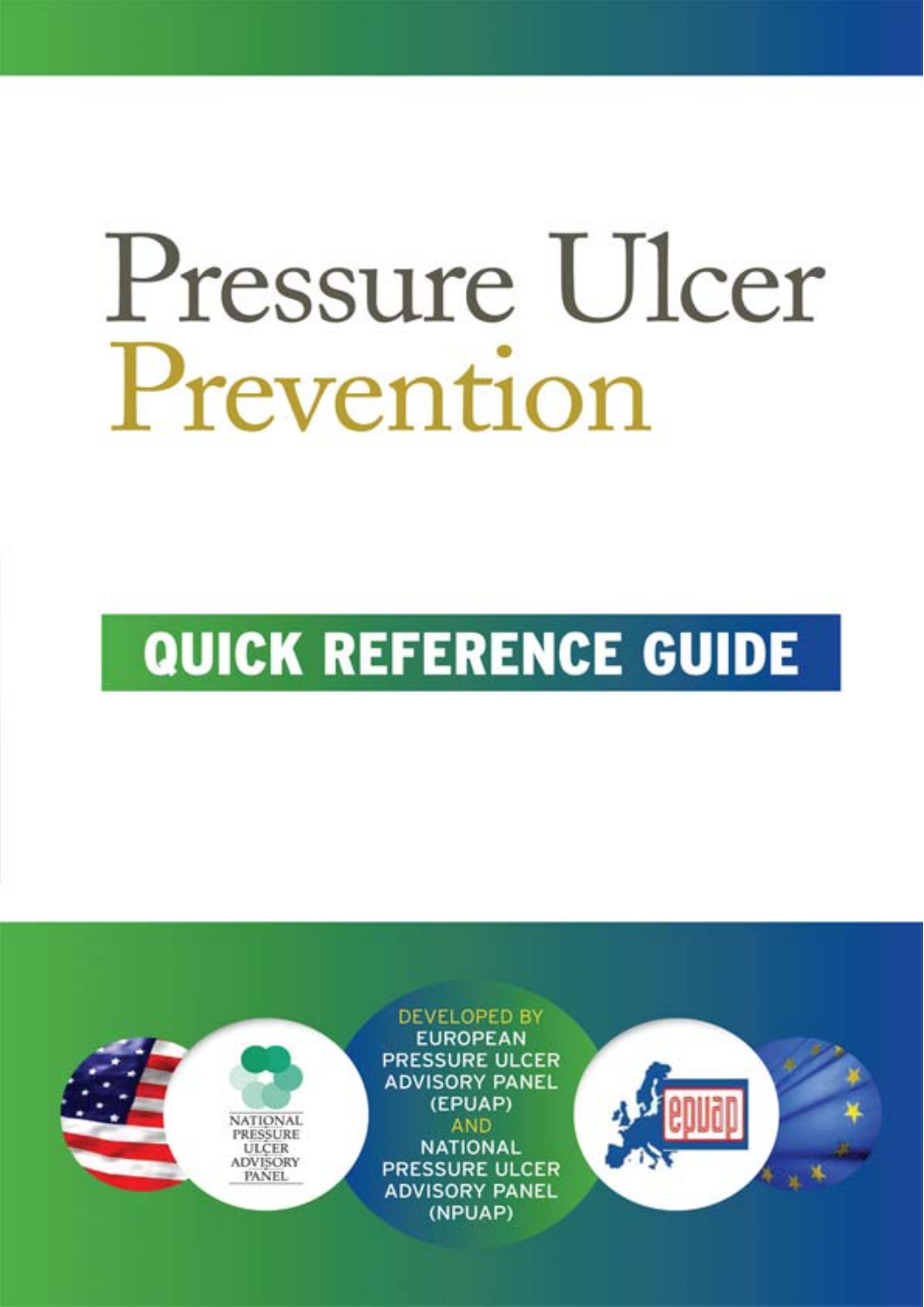#### **Introduction**

This *Quick Reference Guide* summarizes evidence-based guidelines on pressure ulcer prevention and treatment. It was developed as a 4-year collaborative effort between the European Pressure Ulcer Advisory Panel (EPUAP) and American National Pressure Ulcer Advisory Panel (NPUAP). The more comprehensive *Clinical Practice Guideline* version of the guideline provides a detailed analysis and discussion of available research, critical evaluations of the assumptions and knowledge of the field, a description of the methodology used to develop guideline, and acknowledgments of editors, authors, and other contributors. This *Quick Reference Guide* contains excerpts from the *Clinical Practice Guideline,*  but users should not rely on these excerpts alone.

Printed copies of the English editions of both documents are available through the NPUAP website (www.npuap.org). The *Quick Reference Guide* has been translated into several languages; translations are available on the EPUAP website (www.epuap.org).

The goal of this international collaboration was to develop evidence-based recommendations for the prevention and treatment of pressure ulcers that could be used by health care professionals throughout the world. An explicit scientific methodology was used to identify and evaluate available research. In the absence of definitive evidence, expert opinion (often supported by indirect evidence and other guidelines) was used to make recommendations. Guideline recommendations were made available to 903 individuals and societies/organizations registered as stakeholders in 63 countries on 6 continents. The final guideline is based on the available research and the accumulated wisdom of the EPUAP, NPUAP, and international stakeholders.

#### **Suggested Citation**

The EPUAP and NPUAP welcome the use and adaptation of the guidelines at a national and local level. However, we request citation as to the source, using the following format:

European Pressure Ulcer Advisory Panel and National Pressure Ulcer Advisory Panel. Prevention and treatment of pressure ulcers: quick reference guide. Washington DC: National Pressure Ulcer Advisory Panel; 2009.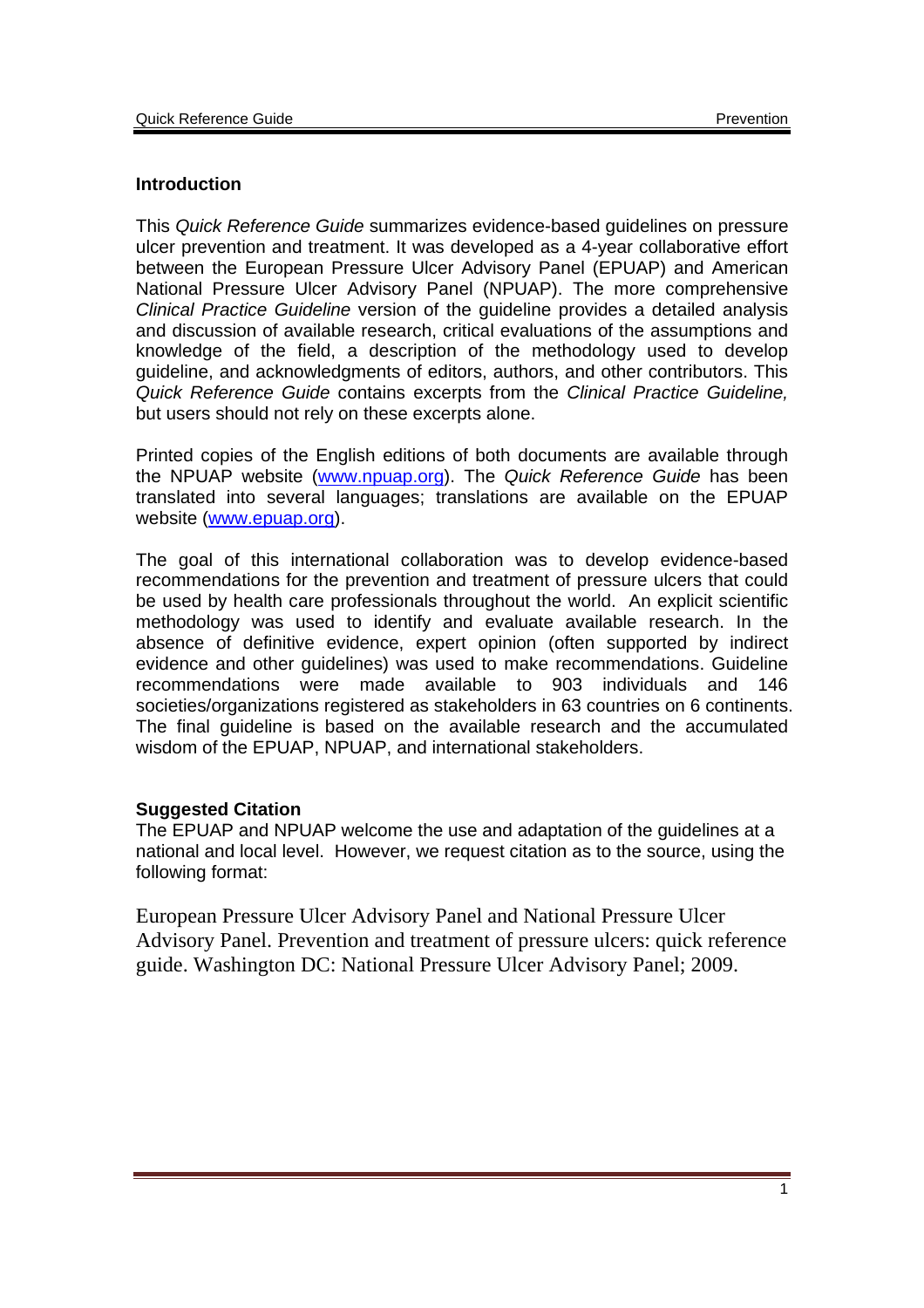# *International Guideline*

# **Prevention of Pressure Ulcers: Quick Reference Guide**



#### **©European Pressure Ulcer Advisory Panel & ©National Pressure Ulcer Advisory Panel 2009**

**Additional printed copies are available through the National Pressure Ulcer Advisory Panel (www.npuap.org)**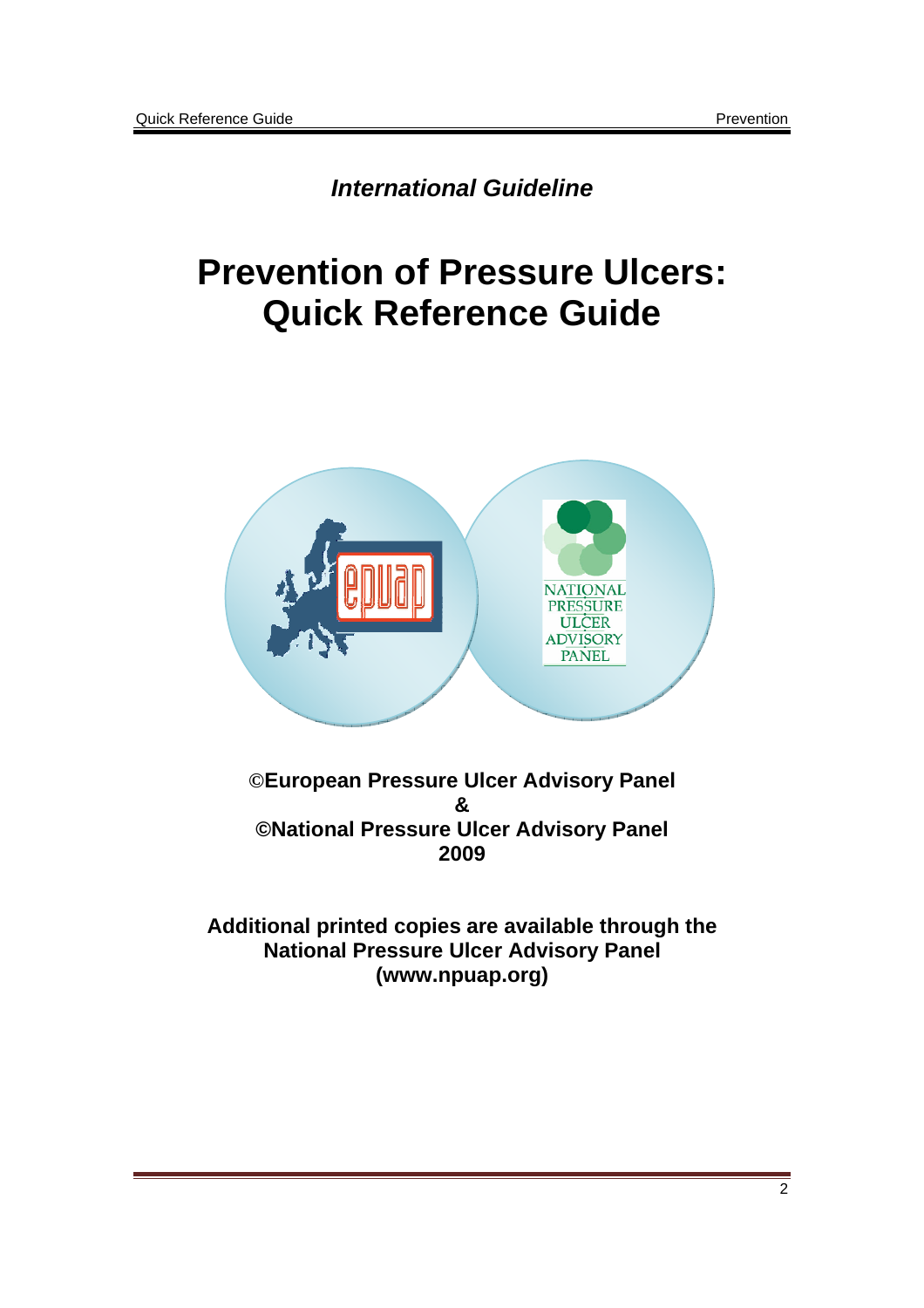#### **Limitations and Appropriate Use of This Guideline**

- Guidelines are systematically developed statements to assist practitioner and patient decisions about appropriate health care for specific clinical conditions. The recommendations may not be appropriate for use in all circumstances.
- The decision to adopt any particular recommendation must be made by the health care professional in light of available resources and circumstances presented by the individual patient. Nothing contained in this guideline is to be considered medical advice for specific cases.
- Because of the rigorous methodology used to develop this guideline, the NPUAP and EPUAP believe that the research supporting these recommendations is reliable and accurate. However, we do not guarantee the reliability and accuracy of individual studies referenced in this document.
- This guideline and any recommendations herein are intended for educational and informational purposes only.
- This guideline contains information that was accurate at the time of publication. Research and technology change rapidly and the recommendations contained in this guideline may be inconsistent with future advances. The health care professional is responsible for maintaining a working knowledge of the research and technological advances that may affect his/her practice decisions.
- Generic names of products are provided. Nothing in this guideline is intended as an endorsement of a specific product.
- Nothing in this guideline is intended as advice regarding coding standards or reimbursement regulations.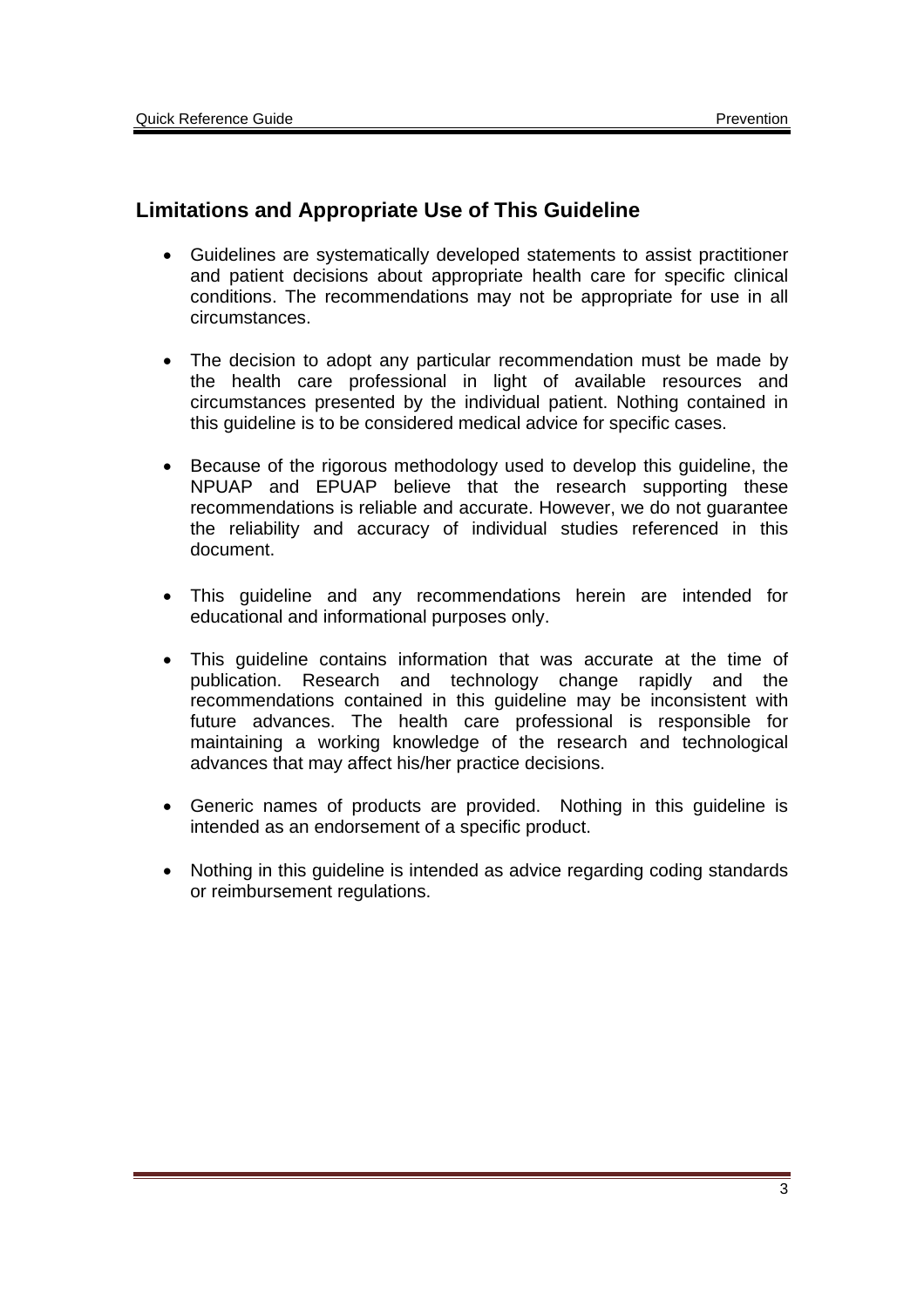# **Table of Contents**

| <b>Purpose and Scope</b>                                              | 5  |  |  |
|-----------------------------------------------------------------------|----|--|--|
| Methods                                                               |    |  |  |
| International NPUAP-EPUAP Pressure Ulcer Definition                   |    |  |  |
| <b>International NPUAP-EPUAP Pressure Ulcer Classification System</b> |    |  |  |
| <b>Pressure Ulcer Prevention Recommendations:</b>                     |    |  |  |
| <b>Risk Assessment</b><br>$\bullet$                                   | 9  |  |  |
| <b>Skin Assessment</b>                                                | 11 |  |  |
| <b>Nutrition for Pressure Ulcer Prevention</b><br>$\bullet$           | 13 |  |  |
| Repositioning for the Prevention of Pressure Ulcers                   | 15 |  |  |
| <b>Support Surfaces</b>                                               | 18 |  |  |
| Special Population: Patients in the Operating Room                    | 21 |  |  |
|                                                                       |    |  |  |

Acknowledgments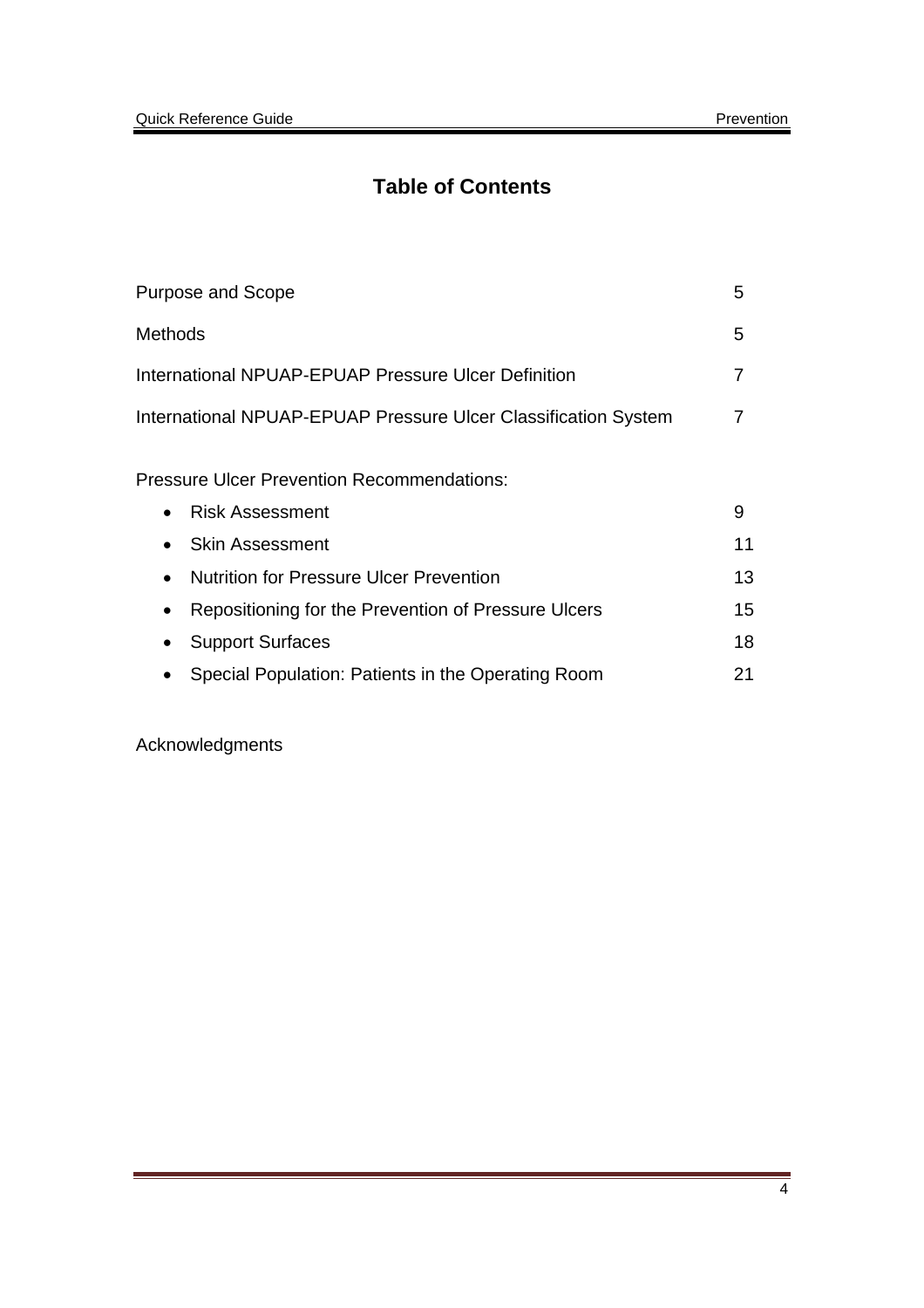#### **Purpose and Scope**

The overall purpose of this international collaboration was to develop evidencebased recommendations for the prevention and treatment of pressure ulcers that could be used by health care professionals throughout the world. A joint Guideline Development Group with representatives from both the NPUAP and EPUAP planned the guideline development process and reviewed all the documentation. However to simplify logistics, the EPUAP took the lead on the pressure ulcer prevention recommendations and NPUAP on the pressure ulcer treatment recommendations.

The purpose of the prevention recommendations is to guide evidence-based care to prevent the development of pressure ulcers. The prevention recommendations will apply to all vulnerable individuals of all age groups. The guideline is intended for the use of health care professionals who are involved in the care of patients and vulnerable people who are at risk of developing pressure ulcers, whether they are in a hospital, long-term care, assisted living at home or any other setting, and regardless of their diagnosis or health care needs. It will also help to guide patients and carers on the range of prevention strategies that are available.

#### **Methods**

A rigorous and explicit methodology was used in the development of these guidelines. (See the *Clinical Practice Guidelines* for a more detailed description.) All evidence was reviewed for quality. Individual studies were classified by design and quality (see Table 1). The cumulative body of evidence supporting each recommendation was examined; a "Strength of Evidence" rating was assigned using the criteria in Table 2.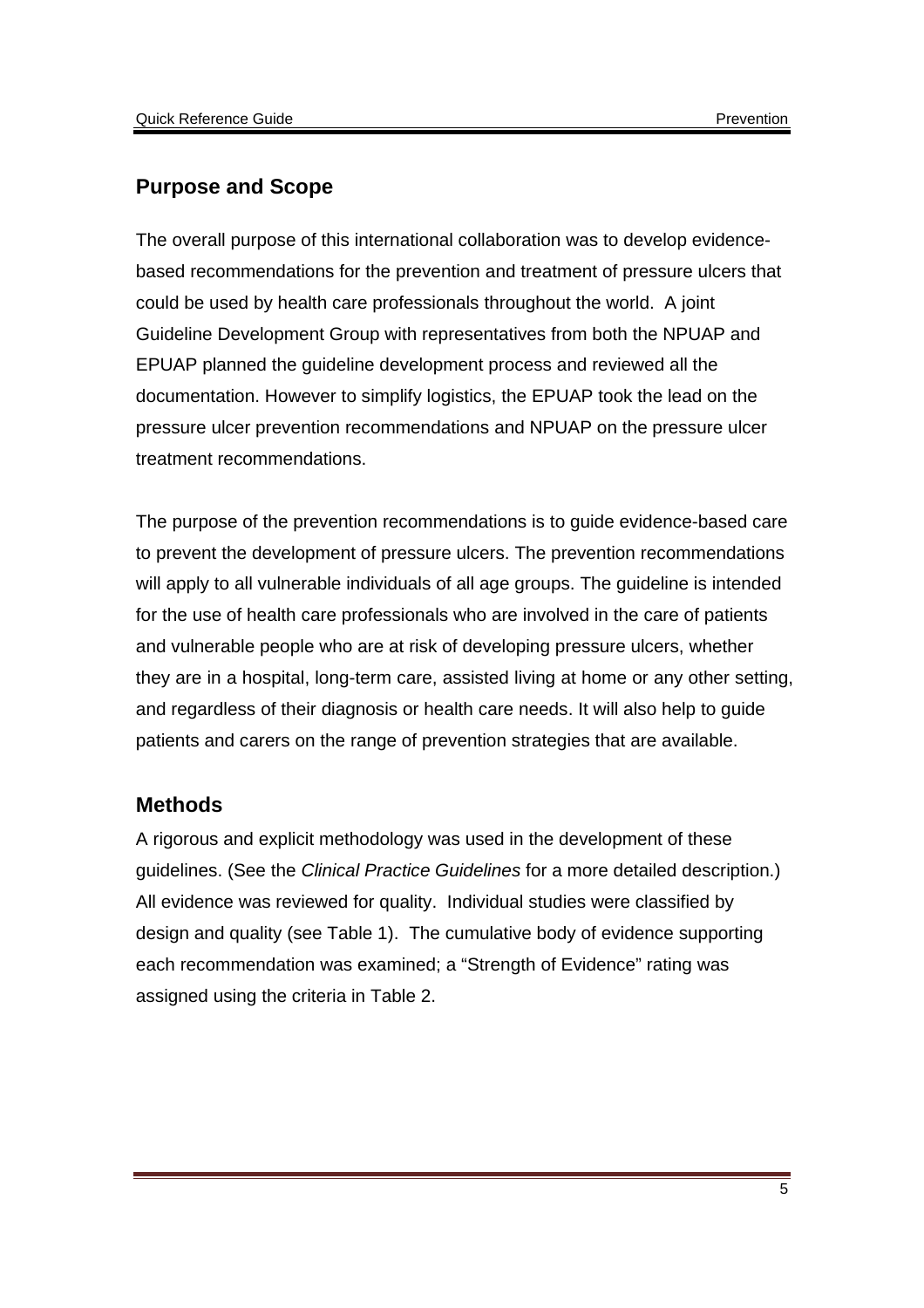|  | Table 1. Level of Evidence for Individual Studies |
|--|---------------------------------------------------|
|--|---------------------------------------------------|

| <b>Level</b> |                                                                                          |
|--------------|------------------------------------------------------------------------------------------|
|              | Large randomized trial(s) with clear-cut results (and low risk of error)                 |
| $\mathbf{2}$ | Small randomized trial(s) with uncertain results (and moderate to high<br>risk of error) |
| 3            | Non randomized trial(s) with concurrent or contemporaneous controls                      |
| 4            | Non randomized trial(s) with historical controls                                         |
| 5            | Case Series with no controls. Specify number of subjects.                                |

Adapted from Sackett, 1989. See the *Clinical Practice Guideline* for a discussion of the guideline development methodology.

|  |  | Table 2. Strength of Evidence Rating for Each Recommendation |
|--|--|--------------------------------------------------------------|
|  |  |                                                              |

| <b>Strength of</b> |                                                                                                                                                                                                                                                                                                                         |
|--------------------|-------------------------------------------------------------------------------------------------------------------------------------------------------------------------------------------------------------------------------------------------------------------------------------------------------------------------|
| <b>Evidence</b>    |                                                                                                                                                                                                                                                                                                                         |
| A                  | The recommendation is supported by direct scientific<br>evidence from properly designed and implemented<br>controlled trials on pressure ulcers in humans (or humans<br>at-risk for pressure ulcers), providing statistical results that<br>consistently support the guideline statement (Level 1<br>studies required). |
| B                  | The recommendation is supported by direct scientific<br>evidence from properly designed and implemented clinical<br>series on pressure ulcers in humans (or humans at-risk for<br>pressure ulcers), providing statistical results that<br>consistently support the recommendation. (Level 2, 3, 4, 5)<br>studies)       |
| C                  | The recommendation is supported by indirect evidence<br>(e.g., studies in normal human subjects, humans with other<br>types of chronic wounds, animal models) and/or expert<br>opinion.                                                                                                                                 |

This clinical practice guideline is based on the current research and will need revision in the future as new evidence is published. Future research should focus on the areas where evidence is absent or weak.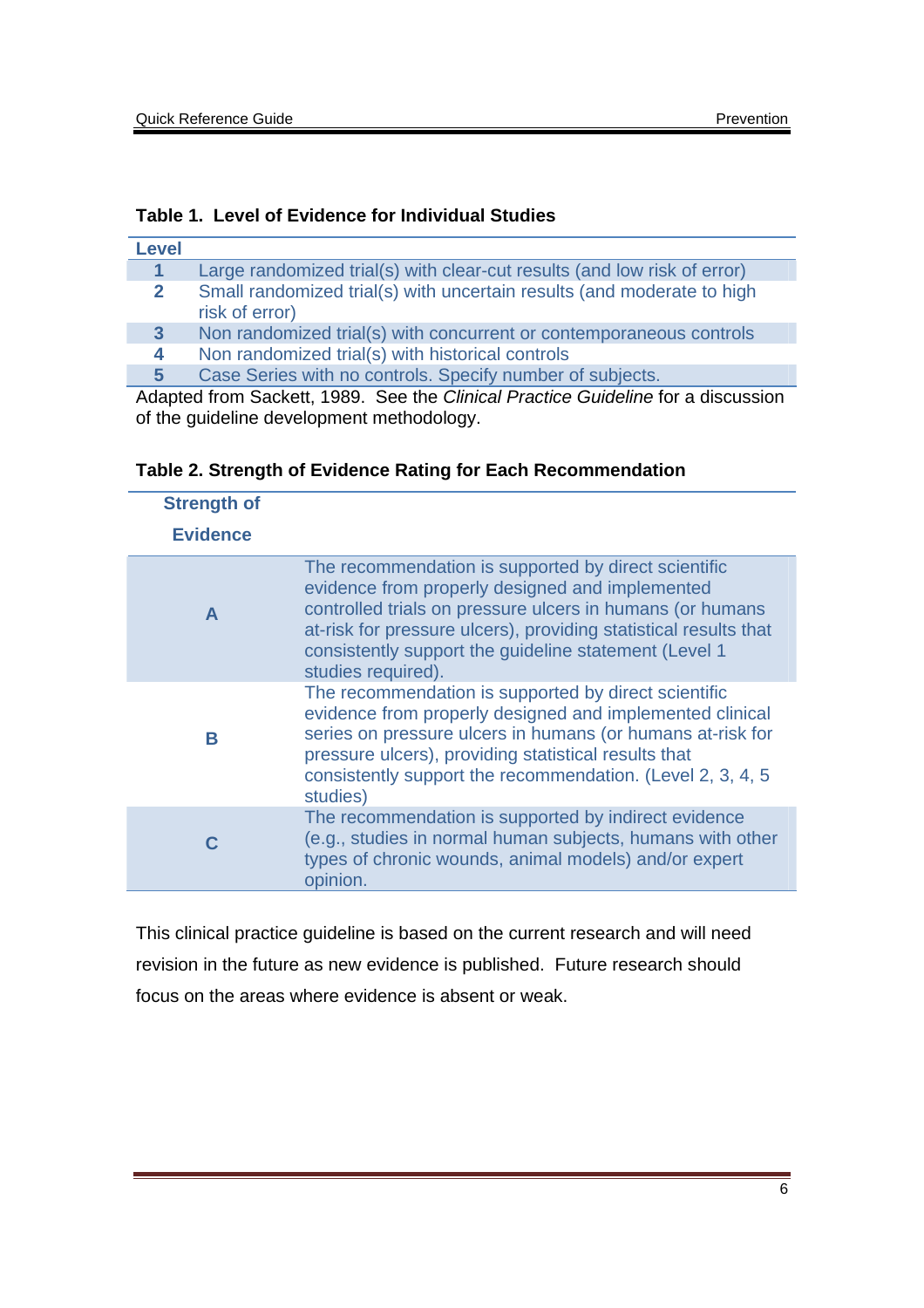#### **International NPUAP-EPUAP Pressure Ulcer Definition**

A pressure ulcer is localized injury to the skin and/or underlying tissue usually over a bony prominence, as a result of pressure, or pressure in combination with shear. A number of contributing or confounding factors are also associated with pressure ulcers; the significance of these factors is yet to be elucidated.

#### **Development of an International Pressure Ulcer**

#### **Classification System**

As part of the guideline development process, the NPUAP and EPUAP developed a common international definition and classification system for pressure ulcers. Over the past several years, members of the two organizations have had ongoing discussions about the many similarities between the NPUAP and EPUAP pressure ulcer grading/staging systems. As we release an international pressure ulcer prevention and treatment guideline, we consider this the ideal time to develop a common classification system that can be used by the international community. Staging/grading implies a progression from I to III or IV, when that is not always the case. We attempted to find a common word to describe the stage or grade and could not do so. "Category" was suggested as a neutral term to replace "stage" or "grade." Although foreign to those accustomed to other terms, category" has the advantage of being a non-hierarchical designation, allowing us to free ourselves from the mistaken notions of "progressing from I to IV" and "healing from IV to I."

#### We recognize that there is a familiarity to the words -stage|| and -grade,|| and

therefore we are proposing to use whatever word (e.g., stage, grade, or category) is most clear and understood. However, we see that the most significant benefit from this collaboration is that the actual definitions of pressure ulcers and the levels of skin-tissue injury are the same, even though one group may label the pressure ulcer as a ―stage ‖ or ―grade ‖ or ―category. ‖.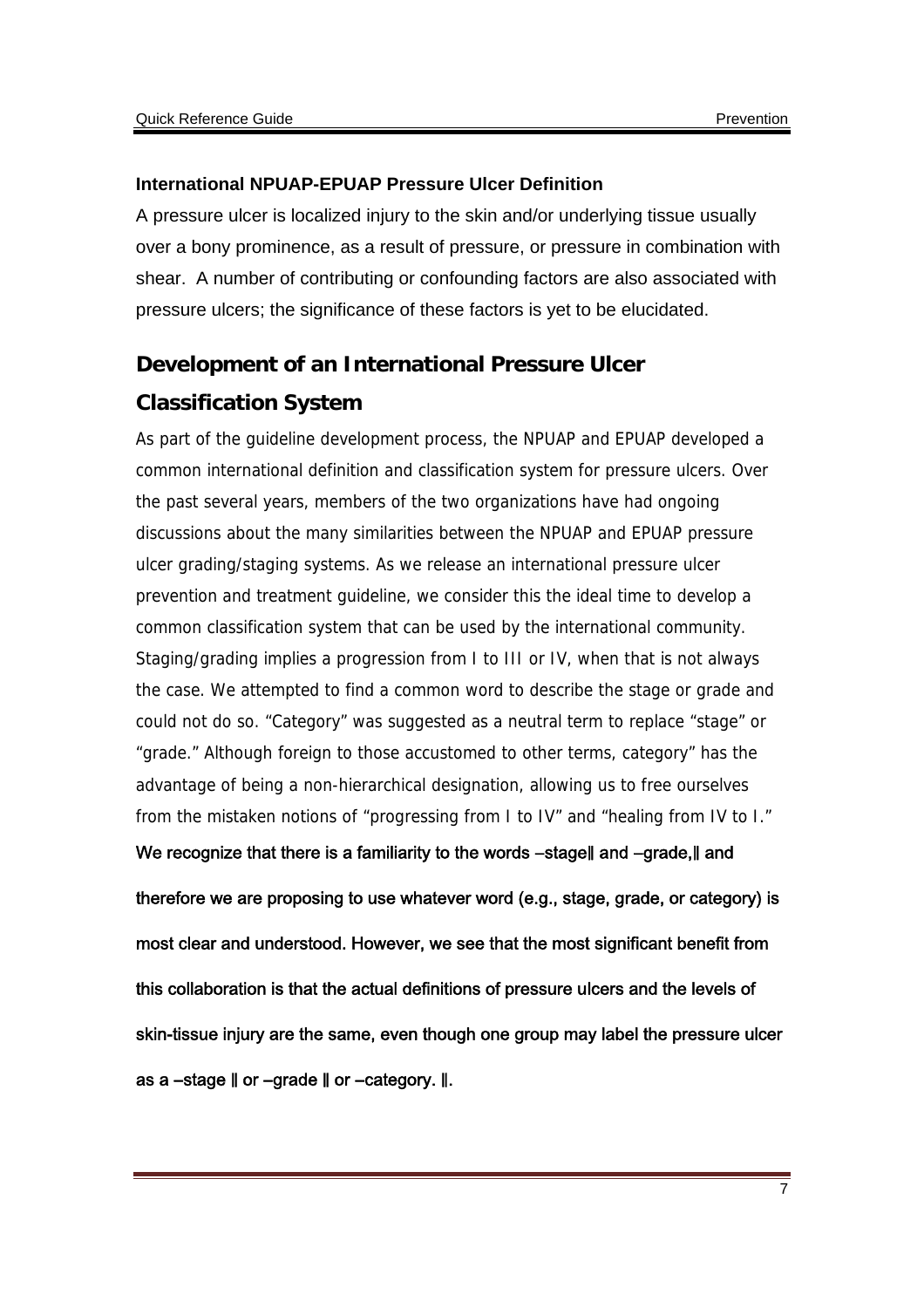We have agreed upon four levels of injury. Recognizing that the terms, unclassified/unstageable and *deep tissue injury* are generally graded as "IV" in Europe, NPUAP has agreed to put them separately in the text in the guideline. This difference will remain an issue when comparing cross-country data.

#### **Category/Stage I: Non-blanchable erythema**

Intact skin with non-blanchable redness of a localized area usually over a bony prominence. . Darkly pigmented skin may not have visible blanching; its color may differ from the surrounding area. The area may be painful, firm, soft, warmer or cooler as compared to adjacent tissue. Category I may be difficult to detect in individuals with dark skin tones. May indicate "at risk" persons.

#### **Category/Stage II: Partial thickness**

Partial thickness loss of dermis presenting as a shallow open ulcer with a red pink wound bed, without slough. May also present as an intact or open/ruptured serum-filled or sero-sanginous filled blister.Presents as a shiny or dry shallow ulcer without slough or bruising\*. This category should not be used to describe skin tears, tape burns, incontinence associated dermatitis, maceration or excoriation.

\*Bruising indicates deep tissue injury.

#### **CategoryStage III: Full thickness skin loss**

Full thickness tissue loss. Subcutaneous fat may be visible but bone, tendon or muscle are *not* exposed. Slough may be present but does not obscure the depth of tissue loss. *May* include undermining and tunneling.The depth of a Category/Stage III pressure ulcer varies by anatomical location. The bridge of the nose, ear, occiput and malleolus do not have (adipose) subcutaneous tissue and Category/Stage III ulcers can be shallow. In contrast, areas of significant adiposity can develop extremely deep Category/Stage III pressure ulcers. Bone/tendon is not visible or directly palpable.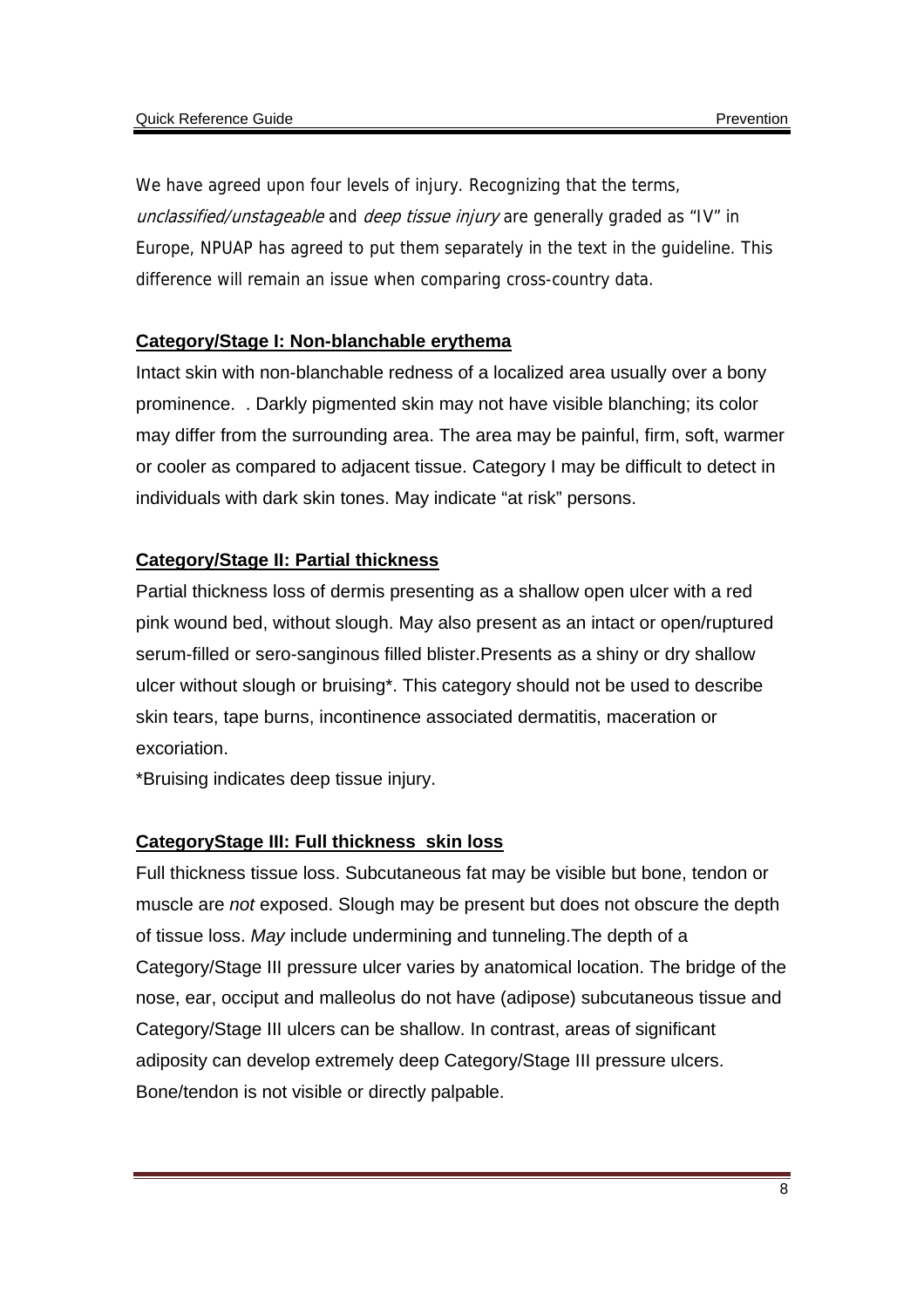#### **Category/Stage IV: Full thickness tissue loss**

Full thickness tissue loss with exposed bone, tendon or muscle. Slough or eschar may be present. Often includes undermining and tunneling.The depth of a Category/Stage IV pressure ulcer varies by anatomical location. The bridge of the nose, ear, occiput and malleolus do not have (adipose) subcutaneous tissue and these ulcers can be shallow. Category/Stage IV ulcers can extend into muscle and/or supporting structures (e.g., fascia, tendon or joint capsule) making osteomyelitis or osteitis likely to occur. Exposed bone/muscle is visible or directly palpable.

#### **Additional Categories/Stages for the USA**

## **Unstageable/ Unclassified: Full thickness skin or tissue loss – depth unknown**

Full thickness tissue loss in which actual depth of the ulcer is completely obscured by slough (yellow, tan, gray, green or brown) and/or eschar (tan, brown or black) in the wound bed. Until enough slough and/or eschar are removed to expose the base of the wound, the true depth cannot be determined; but it will be either a Category/Stage III or IV. Stable (dry, adherent, intact without erythema or fluctuance) eschar on the heels serves as "the body's natural (biological) cover" and should not be removed.

#### **Suspected Deep Tissue Injury – depth unknown**

Purple or maroon localized area of discolored intact skin or blood-filled blister due to damage of underlying soft tissue from pressure and/or *shear.* The area may be preceded by tissue that is painful, firm, mushy, boggy, warmer or cooler as compared to adjacent tissue. Deep tissue injury may be difficult to detect in individuals with dark skin tones. Evolution may include a thin blister over a dark wound bed. The wound may further evolve and become covered by thin eschar. Evolution may be rapid exposing additional layers of tissue even with optimal treatment.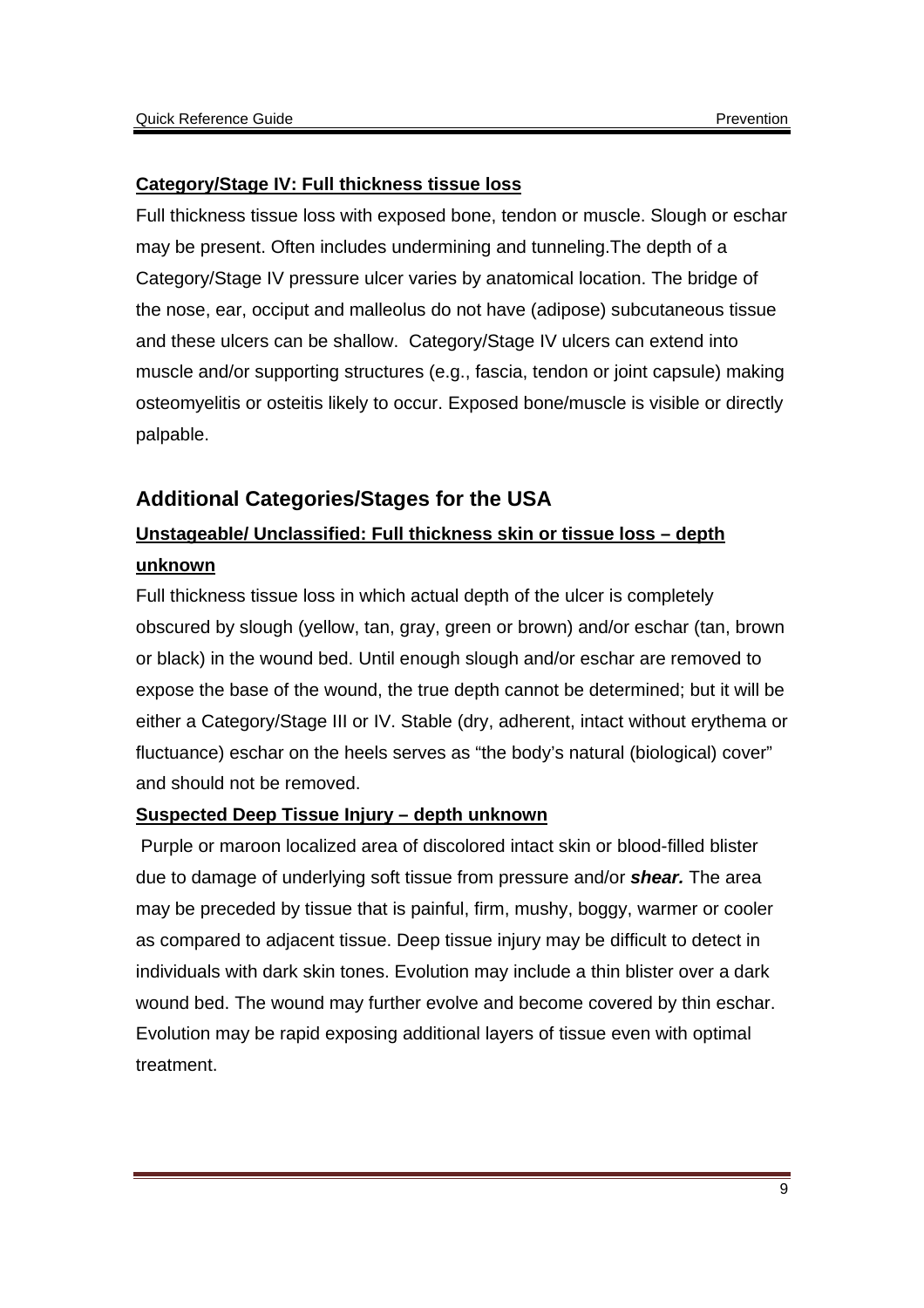#### **Risk Assessment**

Epidemiological research has increased considerably in recent years, allowing for a better understanding of risk factors important in the development of pressure ulcers. This literature should underpin risk assessment practice. However, one must be careful in interpreting the results of these epidemiological research studies, as the results may depend on which risk factors are included in a multivariable model.

#### **Risk Assessment Policy**

#### **1. Establish a risk assessment policy in all health care settings. (Strength of Evidence = C)**

Each health care setting should have a policy in place that includes clear recommendations for: a structured approach to risk assessment relevant to that health care setting; clinical areas to be targeted; the timing of risk assessment and reassessment; documentation of risk assessment; and communication of that information to the wider health care team.

#### **2. Educate health care professionals on how to achieve an accurate and reliable risk assessment. (Strength of Evidence = B)**

#### **3. Document all risk assessments. (Strength of Evidence = C)**

Documentation of risk assessments ensures communication within the multidisciplinary team, provides evidence that care planning is appropriate, and serves as a benchmark for monitoring the individual's progress.

#### **Risk Assessment Practice**

#### **4. Use a structured approach to risk assessment to identify individuals at risk of developing pressure ulcers. (Strength of Evidence = C)**

A structured approach may be achieved through the use of a risk assessment scale in combination with a comprehensive skin assessment and clinical judgment. Evidence suggests that the introduction of those elements, in conjunction with the establishment of skin-care teams, education programs, and care protocols, can reduce the incidence of pressure ulcers.

#### **5. Use a structured approach to risk assessment that includes assessment of activity and mobility. (Strength of Evidence = C)**

**5.1. Consider individuals who are bedfast and/or chairfast to be at risk of pressure ulcer development.**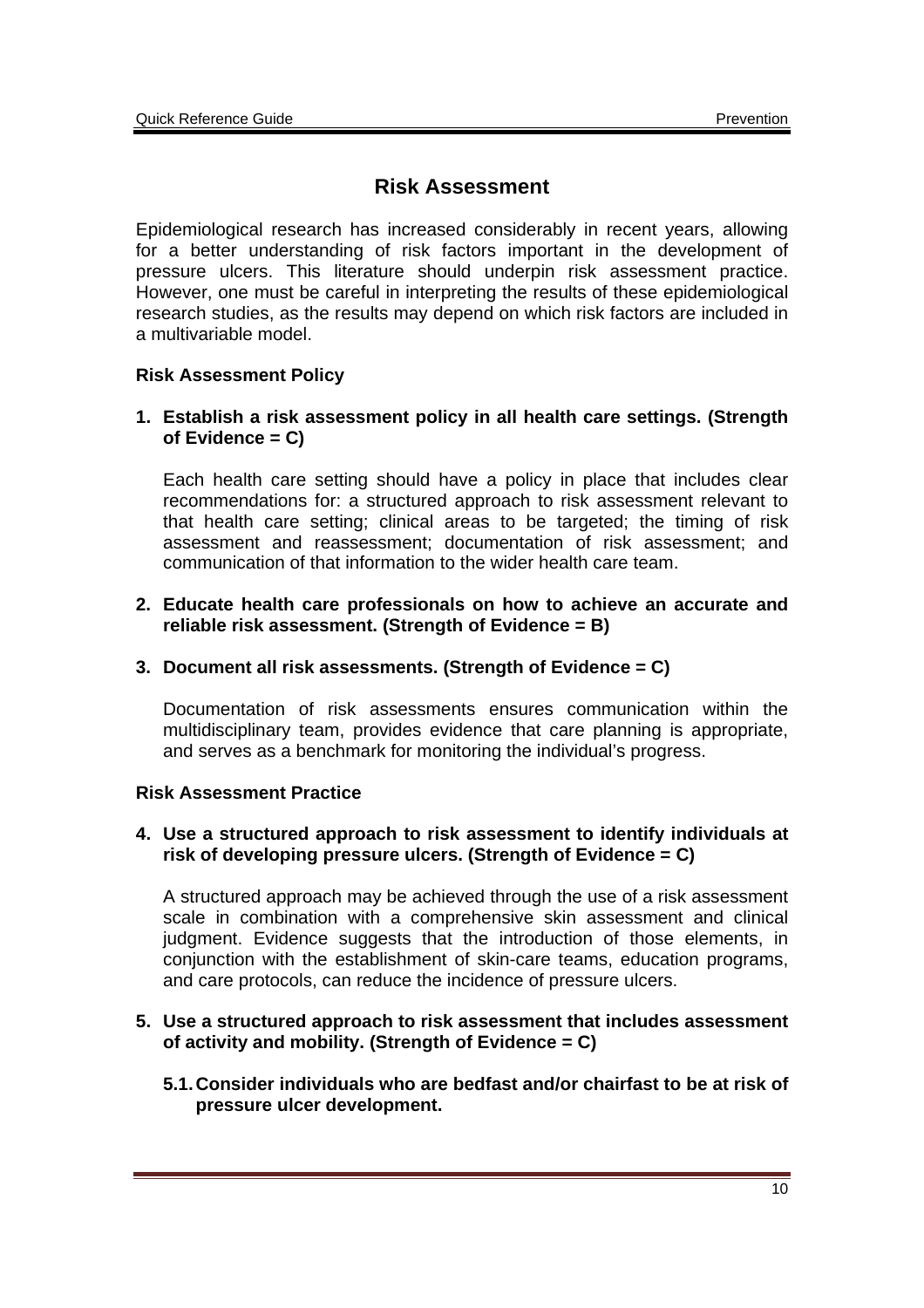- **6. Use a structured approach to risk assessment that includes a comprehensive skin assessment to evaluate any alterations to intact skin. (Strength of Evidence = C)** 
	- **6.1. Consider individuals with alterations to intact skin to be at risk of pressure ulcer development.**

Alteration in skin condition may include dry skin, erythema, and other alterations. The presence of non-blanching erythema also increases the risk of further pressure ulcer development.

- **7. Use a structured approach to risk assessment that is refined through the use of clinical judgment informed by knowledge of key risk factors. (Strength of Evidence = C)**
- **8. Consider the impact of the following factors on an individual's risk of pressure ulcer development:**

#### **a) Nutritional indicators**

Nutritional indicators include anemia, hemoglobin and serum albumin levels, measures of nutritional intake, and weight.

#### **b) Factors affecting perfusion and oxygenation**

Factors affecting perfusion include diabetes, cardiovascular instability/norepinephrine use, low blood pressure, ankle brachial index, and oxygen use.

#### **c) Skin moisture**

Both dry skin and excessive skin moisture are risk factors (see Skin Assessment).

#### **d) Advanced age**

- **9. Consider the potential impact of the following factors on an individual's risk of pressure ulcer development:** 
	- **a) Friction and shear (Subscale Braden Scale)**
	- **b) Sensory perception (Subscale Braden Scale)**
	- **c) General health status**
	- **d) Body temperature**
- **10. Conduct a structured risk assessment on admission, and repeat as regularly and as frequently as required by the individual's condition.**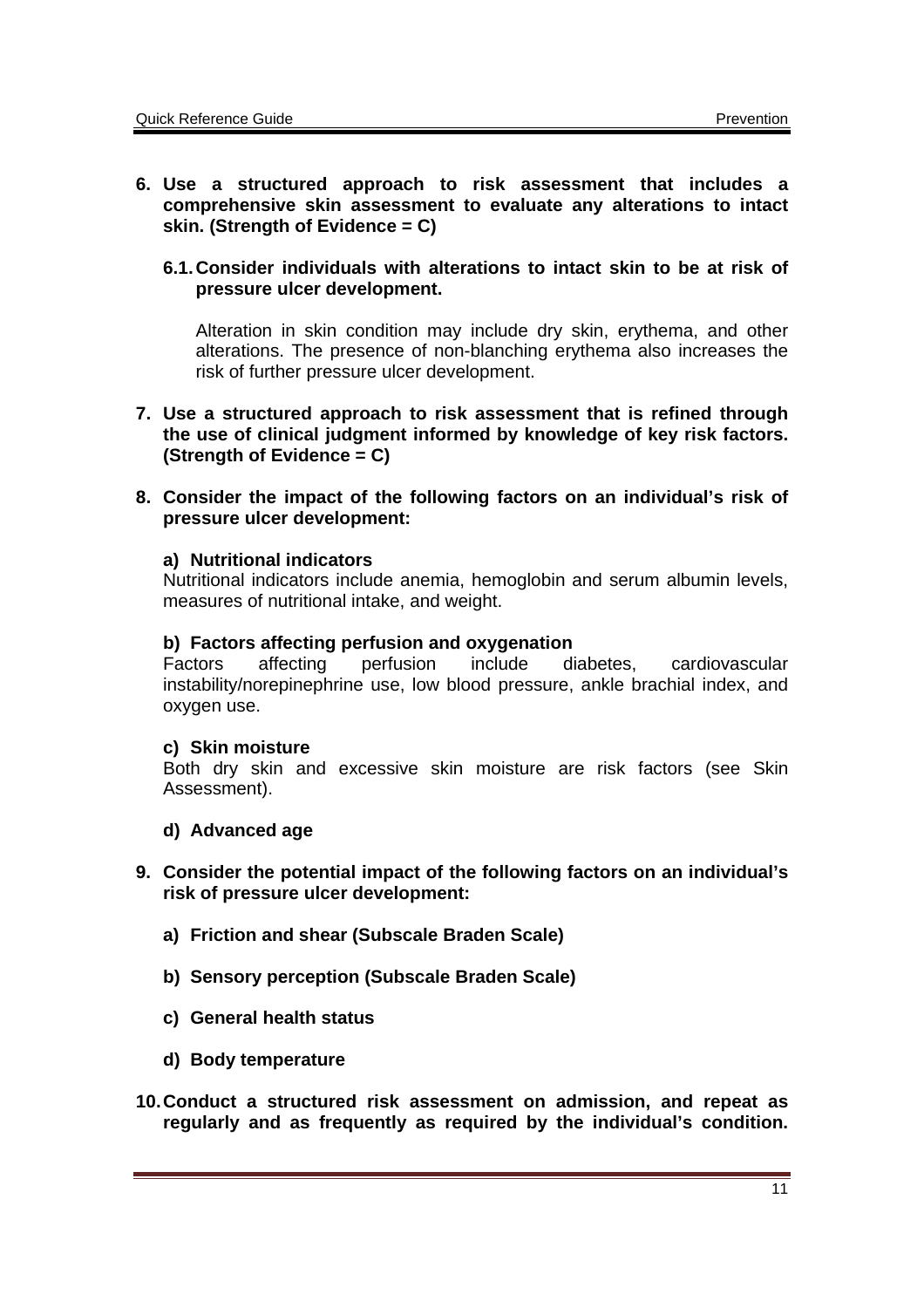**Reassessment should also be undertaken if there is any change in patient condition. (Strength of Evidence = C)** 

#### **11. Develop and implement a prevention plan when individuals have been identified as being at risk of developing pressure ulcers. (Strength of Evidence = C)**

Risk factors identified in a risk assessment should lead to an individualized plan of care to minimize the impact of those variables.

### **Skin Assessment**

#### **Skin Assessment**

**1. Ensure that a complete skin assessment is part of the risk assessment screening policy in place in all health care settings. (Strength of Evidence = C)** 

Each health care setting should have a policy in place that includes recommendations for a structured approach to skin assessment relevant to the setting, as well as for clinical areas to be targeted and the timing of assessment/reassessment. It should make clear recommendations for documenting skin assessment and communicating information to the wider health care team.

#### **2. Educate professionals on how to undertake a comprehensive skin assessment that includes the techniques for identifying blanching response, localized heat, edema, and induration (hardness). (Strength of Evidence = B)**

These additional assessment techniques can be used in caring for all individuals. However, there is evidence that Category I pressure ulcers are under-detected in individuals with darkly pigmented skin because areas of redness are not as easily seen.

**3. Inspect skin regularly for signs of redness in individuals identified as being at risk of pressure ulceration. The frequency of inspection may need to be increased in response to any deterioration in overall condition. (Strength of Evidence = B)** 

Ongoing assessment of the skin is necessary to detect early signs of pressure damage.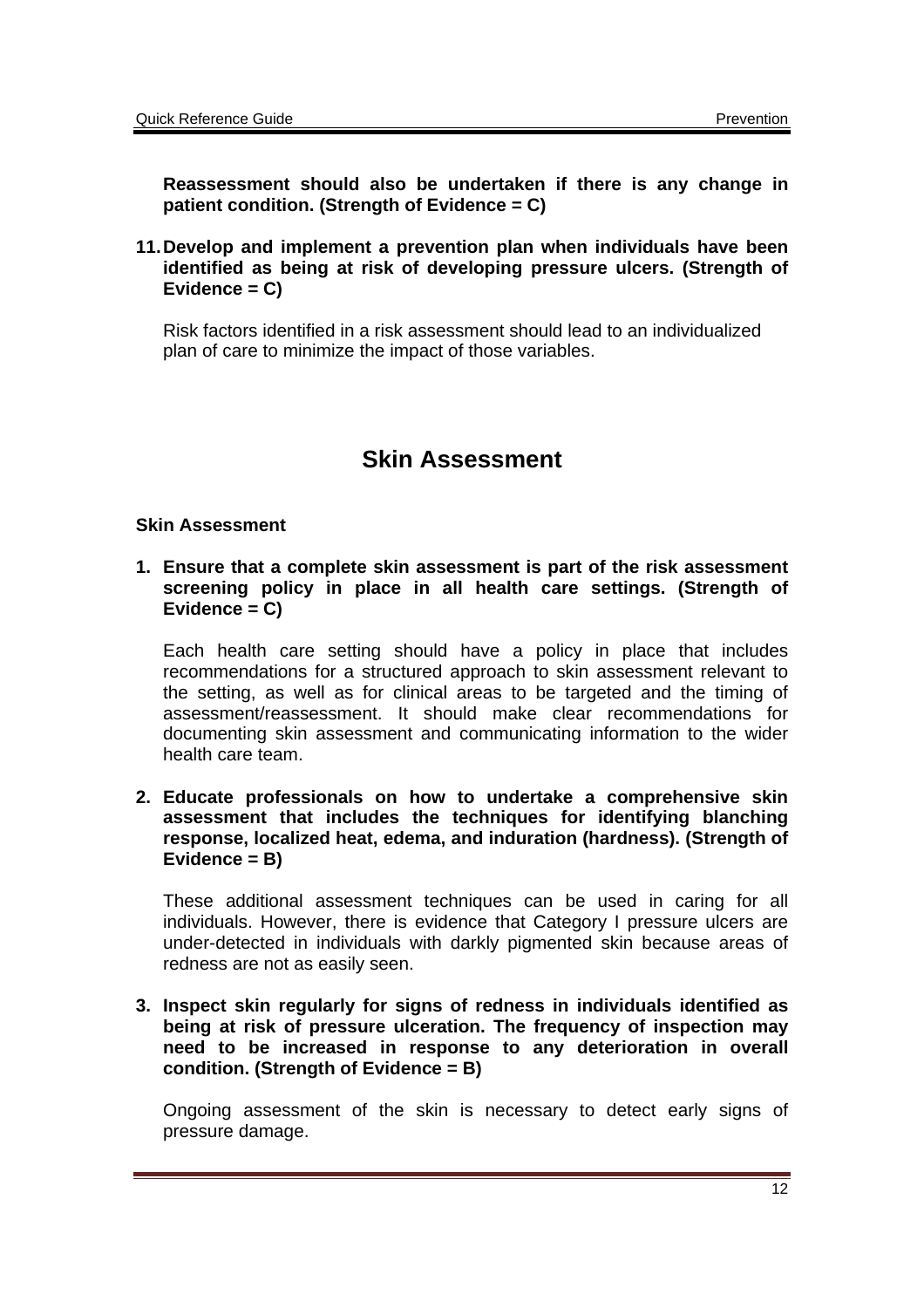#### **4. Skin inspection should include assessment for localized heat, edema, or induration (hardness), especially in individuals with darkly pigmented skin. (Strength of Evidence = C)**

Localized heat, edema, and induration have all been identified as warning signs for pressure ulcer development. As it is not always possible to see signs of redness on darkly pigmented skin, these additional signs should be considered in assessment.

#### **5. Ask individuals to identify any areas of discomfort or pain that could be attributed to pressure damage. (Strength of Evidence = C)**

A number of studies have identified pain as a major factor for individuals with pressure ulcers. Several studies also offer some indication that pain over the site was a precursor to tissue breakdown.

#### **6. Observe the skin for pressure damage caused by medical devices. (Strength of Evidence = C)**

Many different types of medical devices have been reported as having caused pressure damage (e.g., catheters, oxygen tubing, ventilator tubing, semirigid cervical collars, etc.).

#### **7. Document all skin assessments, noting details of any pain possibly related to pressure damage. (Strength of Evidence = C)**

Accurate documentation is essential for monitoring the progress of the individual and to aiding communication between professionals.

#### **Skin Care**

#### **8. Whenever possible, do not turn the individual onto a body surface that is still reddened from a previous episode of pressure loading. (Strength of Evidence = C)**

Redness indicates that the body has not recovered from the previous loading and requires further respite from repeated loading (see Etiology).

#### **9. Do not use massage for pressure ulcer prevention (Strength of Evidence = B)**

Massage is contraindicated in the presence of acute inflammation and where there is the possibility of damaged blood vessels or fragile skin. Massage cannot be recommended as a strategy for pressure ulcer prevention.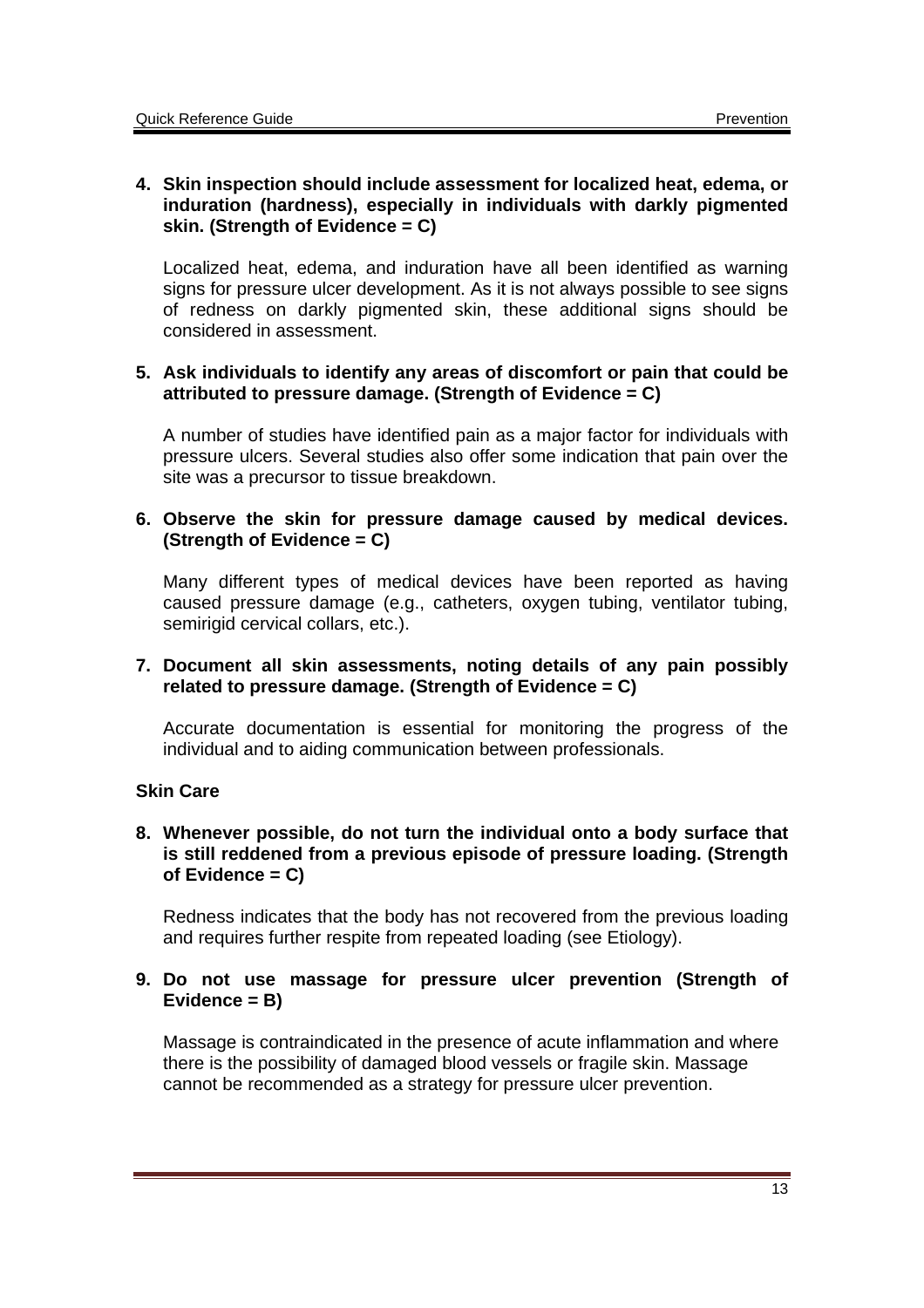#### **10. Do not vigorously rub skin that is at risk for pressure ulceration. (Strength of Evidence = C)**

As well as being painful, rubbing the skin can also cause mild tissue destruction or provoke an inflammatory reaction, particularly in the frail elderly.

#### **11. Use skin emollients to hydrate dry skin in order to reduce risk of skin damage. (Strength of Evidence = B)**

Dry skin seems to be a significant and independent risk factor for pressure ulcer development.

#### **12. Protect the skin from exposure to excessive moisture with a barrier product in order to reduce the risk of pressure damage. (Strength of Evidence = C)**

The mechanical properties of the stratum corneum are changed by the presence of moisture and as a function of temperature.

#### **Nutrition for Pressure Ulcer Prevention**

#### **GENERAL RECOMMENDATIONS**

**1. Screen and assess the nutritional status of every individual at risk of pressure ulcers in each health care setting.** 

Since undernutrition is a reversible risk factor for pressure ulcer development, early identification and management of undernutrition is very important. Individuals at risk of pressure ulcer development may also be at risk of undernutrition, and so should be screened for nutritional status.

- **1.1 Use a valid, reliable and practical tool for nutritional screening that is quick and easy to use and acceptable to both the individual and health care worker.**
- **1.2 Have a nutritional screening policy in place in all health care settings, along with recommended frequency of screening for implementation.**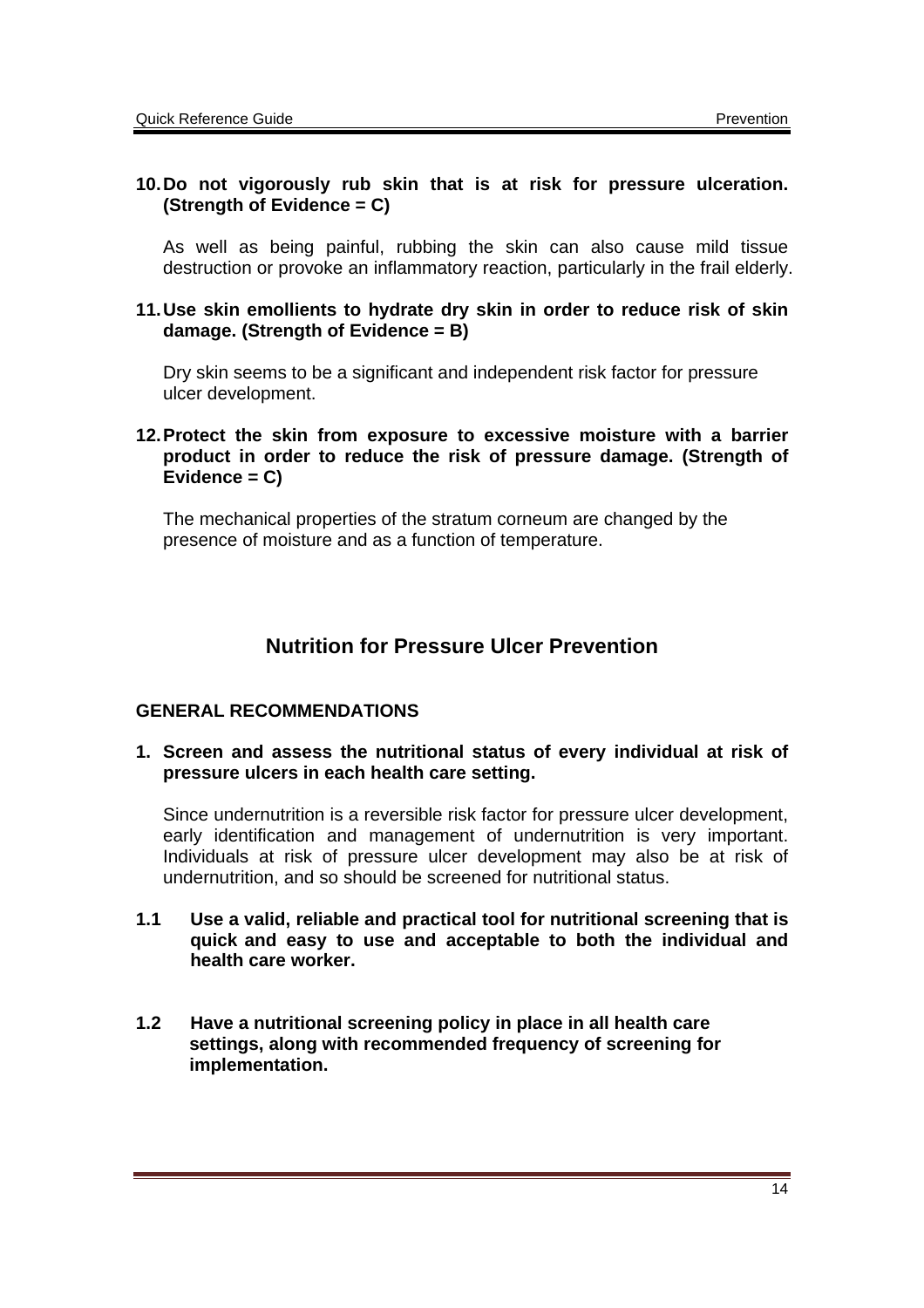**2. Refer each individual with nutritional risk and pressure ulcer risk to a registered dietitian and also, if needed, to a multidisciplinary nutritional team that includes a registered dietitian, a nurse specializing in nutrition, a physician, a speech and language therapist, an occupational therapist, and when necessary a dentist.** 

If the nutritional screening identifies individuals as being prone to develop pressure ulcers or to be malnourished or at nutritional risk, then a more comprehensive nutritional assessment should be undertaken by a registered dietitian or a multidisciplinary nutritional team. Nutritional support should be offered to each individual with nutritional risk and pressure ulcer risk.

- **2.1. Provide nutritional support to each individual with nutritional risk and pressure ulcer risk, following the nutritional cycle. This should include:** 
	- **Nutritional assessment**
	- **Estimation of nutritional requirements**
	- **Comparison of nutrient intake with estimated requirements**
	- **Provide appropriate nutrition intervention, based on appropriate feeding route**
	- **Monitoring and evaluation of nutritional outcome, with reassessment of nutritional status at frequent intervals while an individual is at risk.**

 **(Strength of Evidence = C)** 

 Individuals may need different forms of nutritional management during the course of their illness.

- *2.2.* **Follow relevant and evidence based guidelines on enteral nutrition and hydration for individuals at risk of pressure ulcers, who show nutritional risks or nutritional problems.**
- *2.3.* **Offer each individual with nutritional risk and pressure ulcer risk a minimum of 30-35 kcal per kg body weight per day, with 1.25-1.5 g/kg/day protein and 1ml of fluid intake per kcal per day.**

#### **SPECIFIC RECOMMENDATIONS**

**1. Offer high-protein mixed oral nutritional supplements and/or tube feeding, in addition to the usual diet, to individuals with nutritional risk**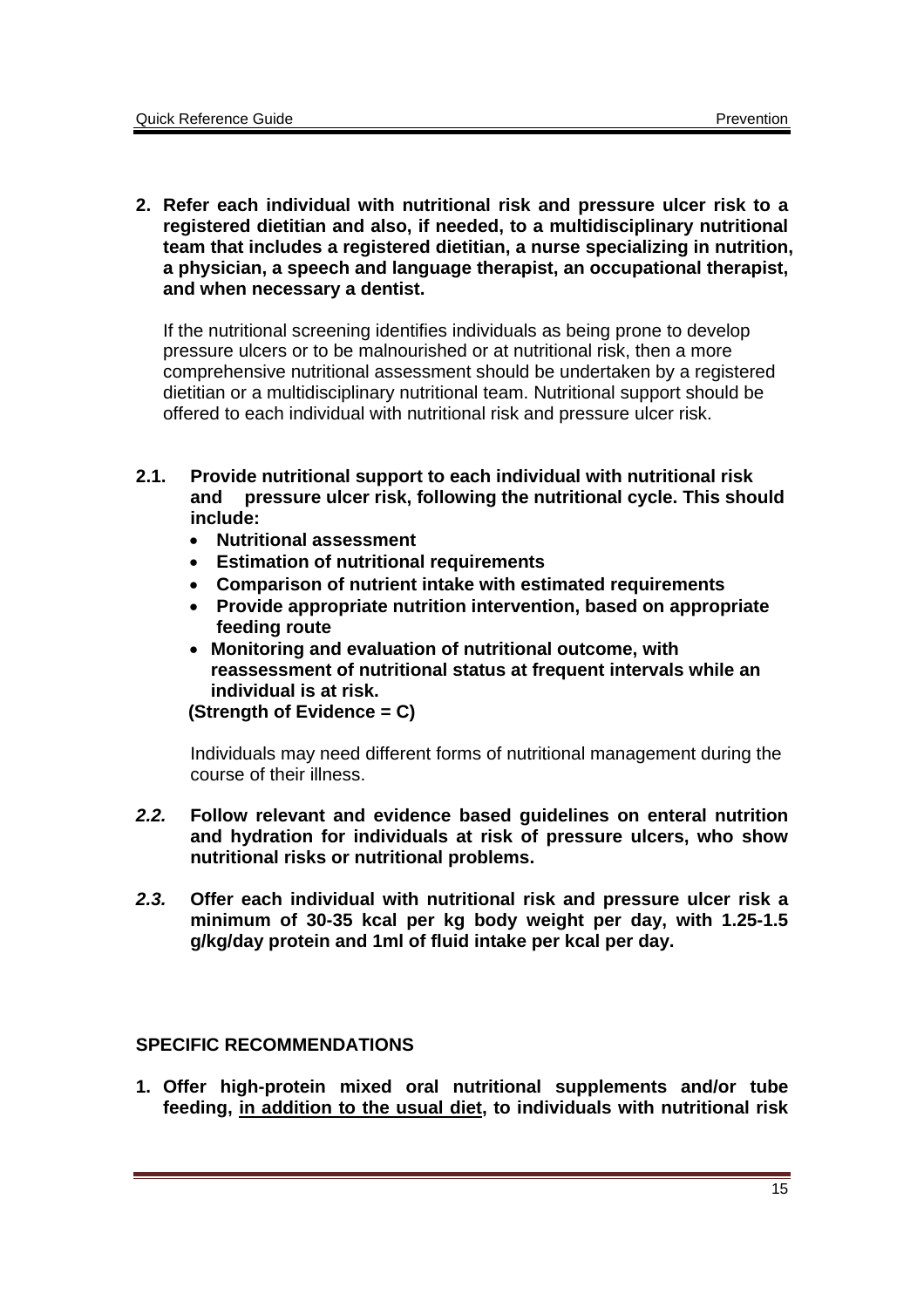#### **and pressure ulcer risk because of acute or chronic diseases, or following a surgical intervention. (Strength of Evidence = A)**

Oral nutrition (via normal feeding and/or with additional sip feeding) is the preferred route for nutrition, and should be supported whenever possible. Oral nutritional supplements are of value because many pressure-ulcer-prone patients often cannot meet their nutritional requirements via normal oral food intake. Moreover, oral nutritional supplementation seems to be associated with a significant reduction in pressure ulcer development, compared to routine care.

Enteral (tube feeding) and parenteral (delivered outside the alimentary tract) nutrition may be necessary when oral nutrition is inadequate or not possible, based on the individual's condition and goals.

**1.1. Administer oral nutritional supplements (ONS) and/or tube feeding (TF) in between the regular meals to avoid reduction of normal food and fluid intake during regular mealtimes. (Strength of Evidence = C)** 

# **Repositioning for the Prevention of Pressure Ulcers**

#### **Repositioning**

- **1. The use of repositioning should be considered in all at-risk individuals.** 
	- **1.1. Repositioning should be undertaken to reduce the duration and magnitude of pressure over vulnerable areas of the body. (Strength of Evidence = A)**

High pressures over bony prominences, for a short period of time, and low pressures over bony prominences, for a long period of time, are equally damaging. In order to lessen the individual's risk of pressure ulcer development, it is important to reduce the time and the amount of pressure she/he is exposed to.

**1.2. The use of repositioning as a prevention strategy must take into consideration the condition of the patient and the support surface in use. (Strength of Evidence = C)**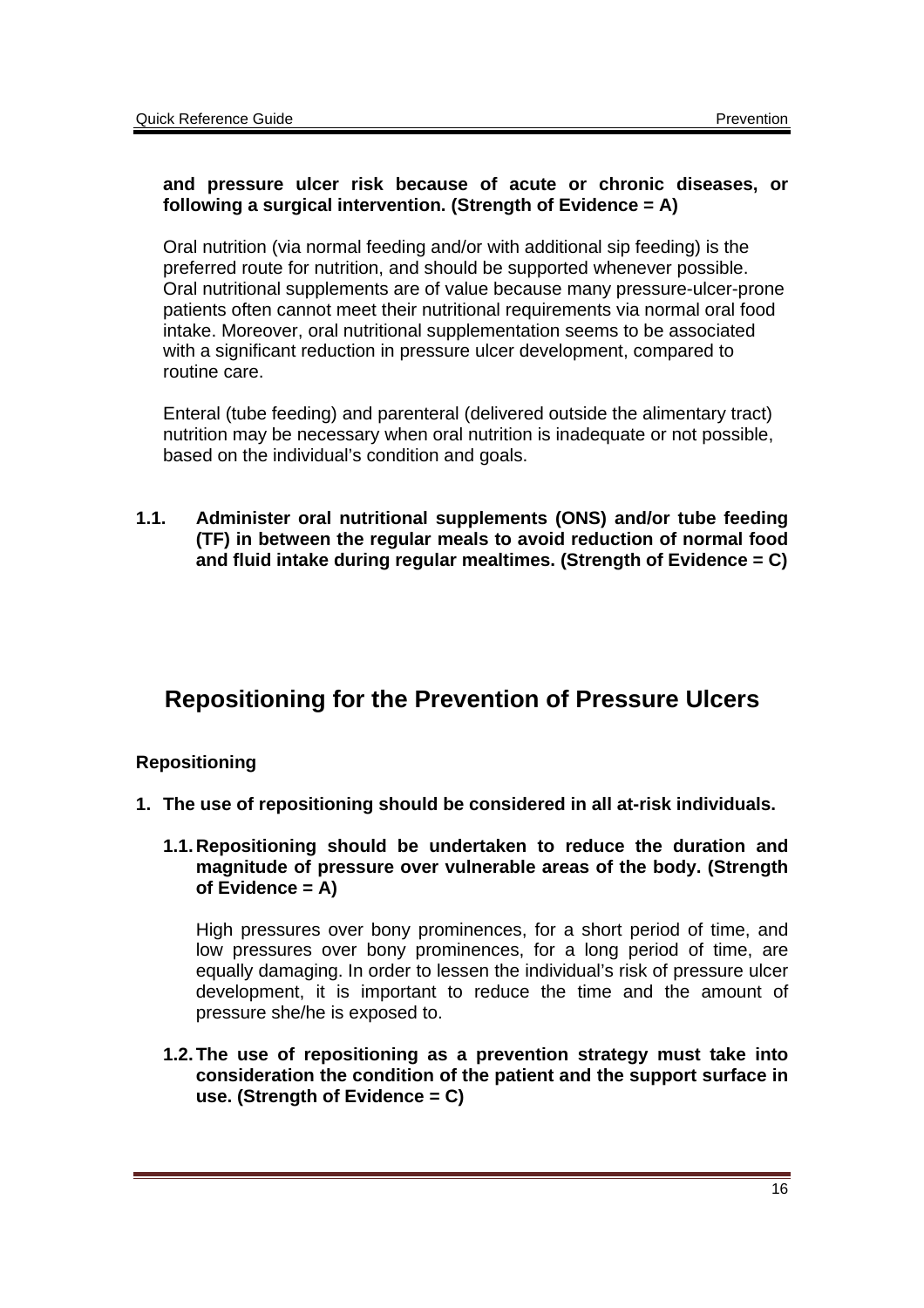#### **Repositioning Frequency**

- **2. Frequency of repositioning will be influenced by variables concerning the individual (Strength of Evidence = C) and the support surface in use. (Strength of Evidence = A)** 
	- **2.1. Repositioning frequency will be determined by the individual's tissue tolerance, his/her level of activity and mobility, his/her general medical condition, the overall treatment objectives, and assessments of the individual's skin condition. (Strength of Evidence = C)**
	- **2.2. Assess the individual's skin condition and general comfort. If the individual is not responding as expected to the repositioning regime, reconsider the frequency and method of repositioning. (Strength of Evidence = C)**
	- **2.3. Repositioning frequency should be influenced by the support surface used. (Strength of Evidence = A)**

An individual should be repositioned with greater frequency on a nonpressure-redistributing mattress than on a viscoelastic foam mattress. The repositioning frequency should depend on the pressure-redistributing qualities of the support surface.

#### **Repositioning Technique**

- **3. Repositioning contributes to the individual's comfort, dignity, and functional ability. (Strength of Evidence = C)** 
	- **3.1. Reposition the individual in such a way that pressure is relieved or redistributed. (Strength of Evidence = C)**
	- **3.2. Avoid subjecting the skin to pressure and shear forces. (Strength of Evidence = C)**
	- **3.3. Use transfer aids to reduce friction and shear. Lift don't drag the individual while repositioning. (Strength of Evidence = C)**
	- **3.4. Avoid positioning the individual directly onto medical devices, such as tubes or drainage systems. (Strength of Evidence = C)**
	- **3.5. Avoid positioning the individual on bony prominences with existing non-blanchable erythema. (Strength of Evidence = C)**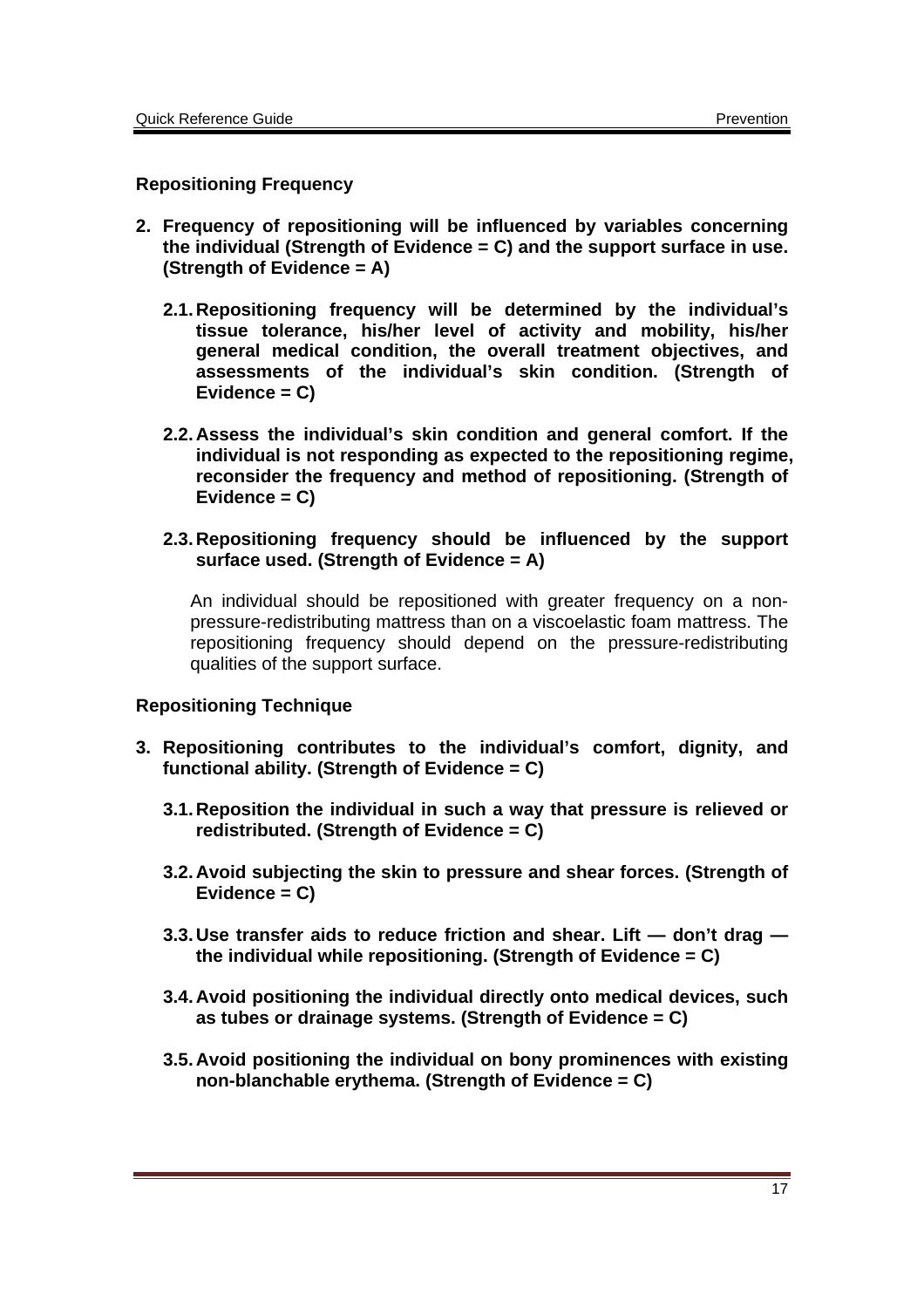- **3.6. Repositioning should be undertaken using the 30-degree tilted sidelying position (alternately, right side, back, left side) or the prone position if the individual can tolerate this and her/his medical condition allows. Avoid postures that increase pressure, such as the 90-degree side-lying position, or the semi-recumbent position. (Strength of Evidence = C)**
- **3.7. If sitting in bed is necessary, avoid head-of-bed elevation and a slouched position that places pressure and shear on the sacrum and coccyx. (Strength of Evidence = C)**

#### **Repositioning the Seated Individual**

**4. Position the individual so as to maintain his/her full range of activities. (Strength of Evidence = C)** 

This may be a complex process — for example, in an armchair that tilts back, , the use of a footrest with the heels offloaded may be a suitable position in terms of pressure redistribution, but may impede transfer to and from the chair.

**4.1. Select a posture that is acceptable for the individual and minimizes the pressures and shear exerted on the skin and soft tissues. (Strength of Evidence = C)** 

#### **4.2. Place the feet of the individual on a footstool or footrest when the feet do not reach the floor. (Strength of Evidence = C)**

When the feet do not rest on the floor, the body slides forward out of the chair. Footrest height should be adjusted so as to slightly flex the pelvis forward by positioning the thighs slightly lower than horizontally.

#### **4.3. Limit the time an individual spends seated in a chair without pressure relief. (Strength of Evidence = B)**

When an individual is seated in a chair, the weight of the body causes the greatest exposure to pressure to occur over the ischial tuberosities. As the loaded area in such cases is relatively small, the pressure will be high; therefore, without pressure relief, a pressure ulcer will occur very quickly.

#### **Repositioning Documentation**

**5. Record repositioning regimes, specifying frequency and position adopted, and include an evaluation of the outcome of the repositioning regime. (Strength of Evidence = C)**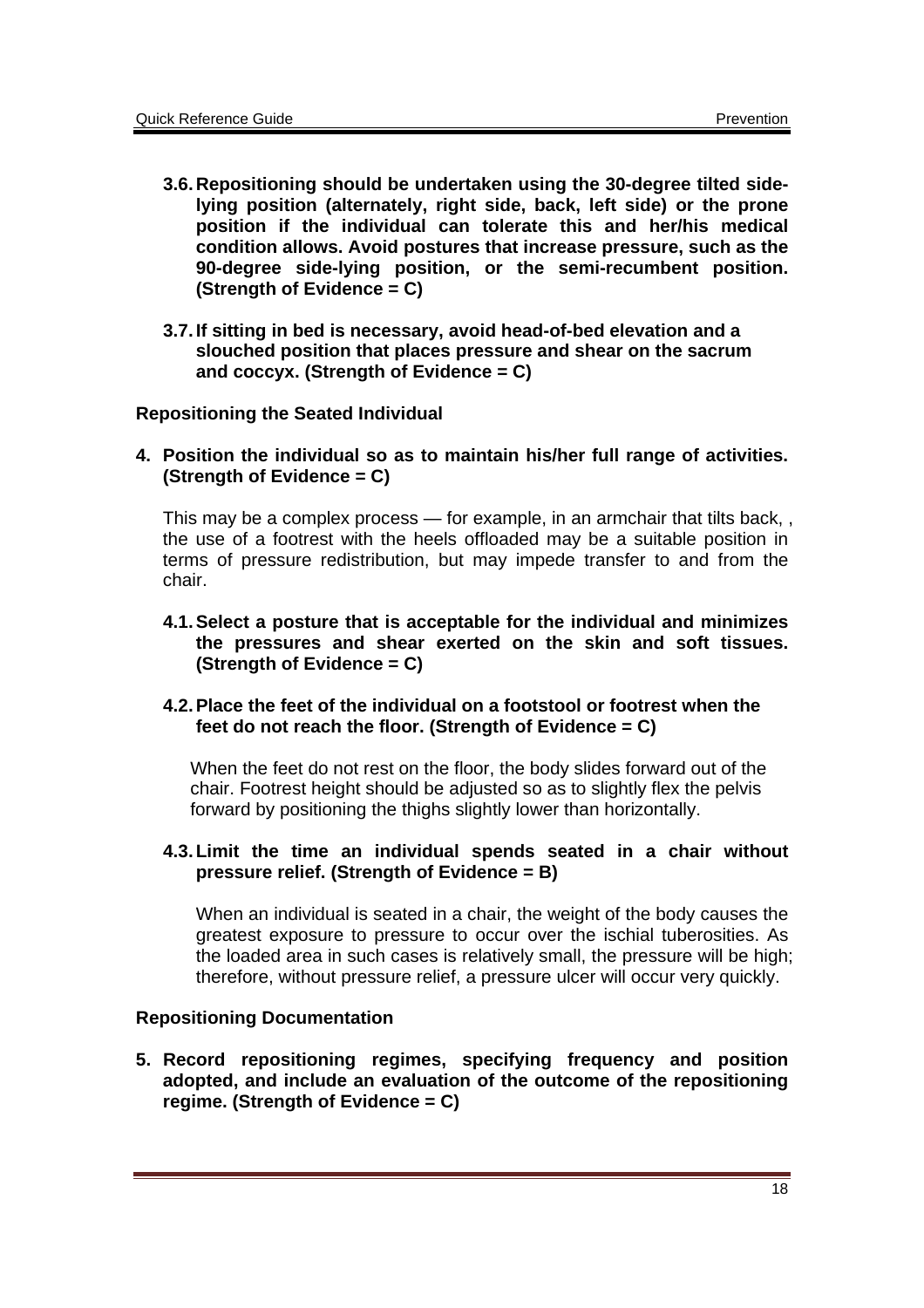**Repositioning Education and Training** 

- **6. Education about the role of repositioning in pressure ulcer prevention should be offered to all persons involved in the care of individuals at risk of pressure ulcer development, including the individual and significant others (where possible). (Strength of Evidence = C)** 
	- **6.1. Training in the correct methods of repositioning and use of equipment should be offered to all persons involved in the care of individuals at risk of pressure ulcer development, including the individual and significant others (where possible and appropriate). (Strength of Evidence = C)**

#### **Support Surfaces**

- **1. General Statements** 
	- **1.1. Prevention in individuals at risk should be provided on a continuous basis during the time that they are at risk. (Strength of Evidence = C)**
	- **1.2. Do not base the selection of a support surface solely on the perceived level of risk for pressure ulcer development or the category/stage of any existing pressure ulcers. (Strength of Evidence = C)**

Selection of an appropriate support surface should take into consideration factors such as the individual's level of mobility within the bed, his/her comfort, the need for microclimate control, and the place and circumstances of care provision.

#### **1.3. Choose a support surface that is compatible with the care setting. (Strength of Evidence = C)**

Not all support surfaces are compatible with every care setting. Support surface use in a home setting requires consideration of the weight of the bed, the structure of the home, the width of doors, the availability of uninterrupted electrical power, and the ability to promote ventilation of heat from the motor.

**1.4. Examine the appropriateness and functionality of the support surfaces on every encounter with the individual. (Strength of Evidence = C)**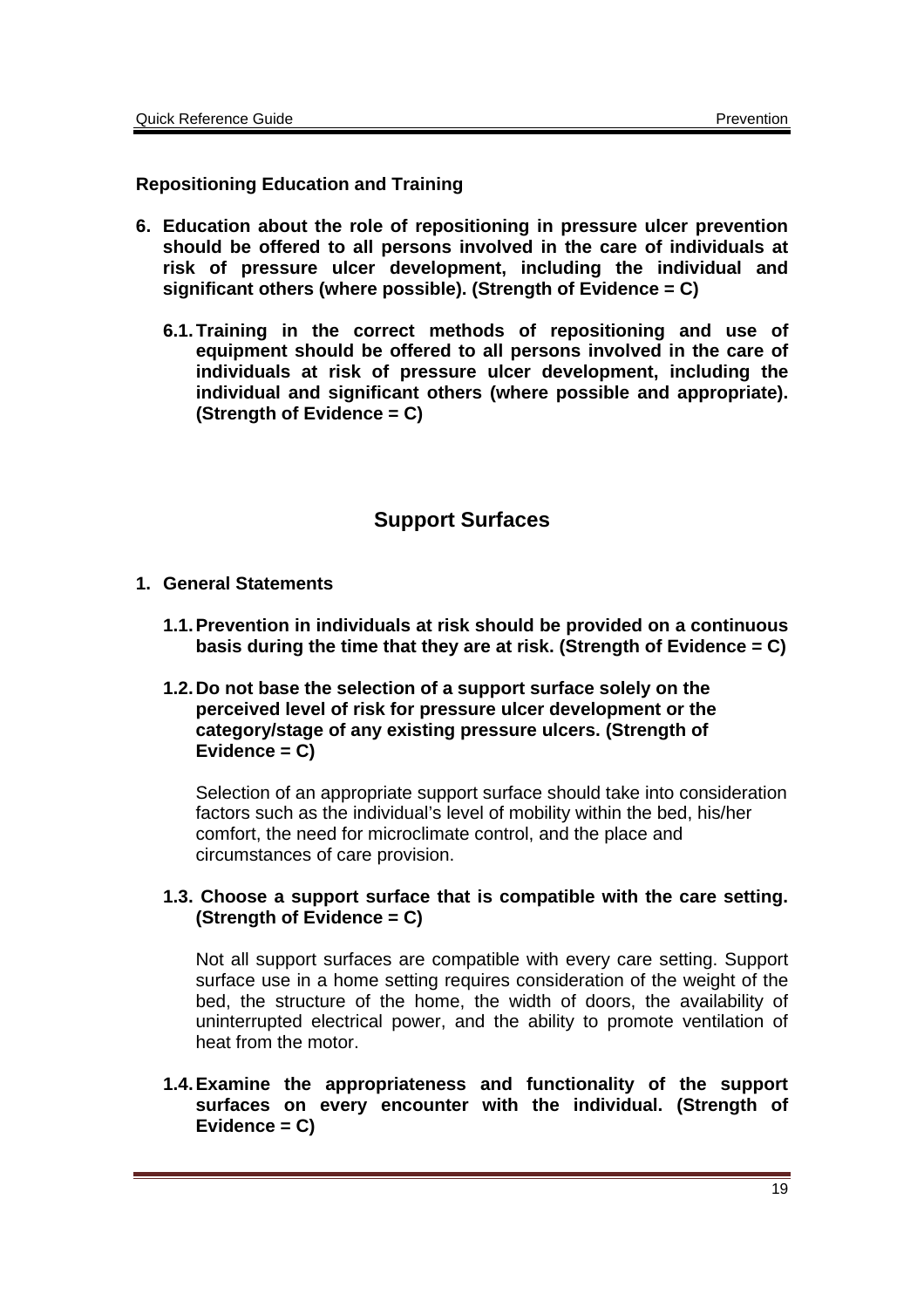- **1.5. Verify that the support surface is being used within its functional life span, as indicated by the specific manufacturer's recommended test method (or other industry-recognized test method) before use of the support surface. (Strength of Evidence = C)**
- **2. Mattress and Bed Use in Pressure Ulcer Prevention**
	- **2.1. Use higher-specification foam mattresses rather than standard hospital foam mattresses for all individuals assessed as being at risk for pressure ulcer development. (Strength of Evidence = A)**

Higher-specification foam mattresses seem to be more effective in preventing pressure ulcers than standard hospital foam mattresses.

**2.2. There is no evidence of the superiority of one higher-specification foam mattress over alternative higher-specification foam mattresses. (Strength of Evidence = A)**

There seems to be no clear difference in the effectiveness of highspecification foam mattresses.

**2.3. Use an active support surface (overlay or mattress) for patients at higher risk of pressure ulcer development where frequent manual repositioning is not possible. (Strength of Evidence = B)** 

When high-risk patients cannot be repositioned manually, active support surfaces are needed, as they can change their load-distribution properties.

- **2.4. Alternating-pressure active support overlays and replacement mattresses have a similar efficacy in terms of pressure ulcer incidence. (Strength of Evidence = A)**
- **2.5. Do not use small-cell alternating-pressure air mattresses or overlays. (Strength of Evidence = C)**

Alternating-pressure air mattresses with small air cells (diameter <10 cm) cannot be sufficiently inflated to ensure pressure relief over the deflated air cells. Internal sensors are being utilised in models currently under development that may resolve this problem.

- **2.6. Continue to turn and reposition, where possible, all individuals at risk of developing pressure ulcers. (Strength of Evidence = C)**
- **3. The use of support surfaces to prevent heel pressure ulcers**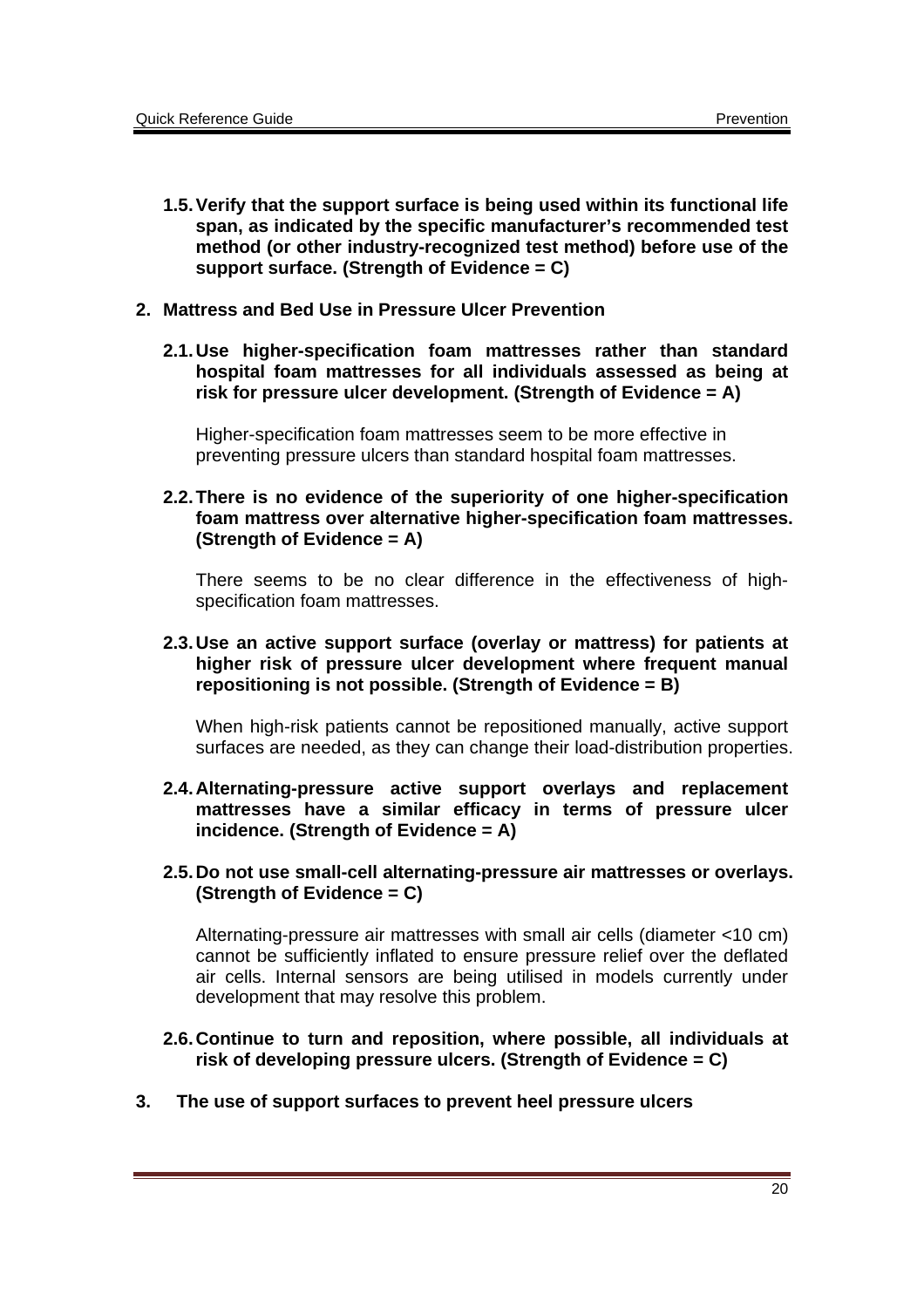- **3.1. Ensure that the heels are free of the surface of the bed. (Strength of Evidence = C)**
- **3.2. Heel-protection devices should elevate the heel completely (offload them) in such a way as to distribute the weight of the leg along the calf without putting pressure on the Achilles tendon. The knee should be in slight flexion. (Strength of Evidence = C)**

Hyperextension of the knee may cause obstruction of the popliteal vein, and this could predispose an individual to deep vein thrombosis.

**3.3. Use a pillow under the calves so that heels are elevated (i.e., "floating"). (Strength of Evidence = B)** 

Using a pillow under the calves elevates the heels from the mattress.

- **3.4. Inspect the skin of the heels regularly. (Strength of Evidence = C)**
- **4. Use of support surfaces to prevent pressure ulcers while seated** 
	- **4.1. Use a pressure-redistributing seat cushion for individuals sitting in a chair whose mobility is reduced and who are thus at risk of pressure ulcer development. (Strength of Evidence = B)**

Different studies show that the use of a pressure-redistributing seat cushion prevents the development of pressure ulcers.

- **4.2. Limit the time an individual spends seated in a chair without pressure relief. (Strength of Evidence = B)**
- **4.3. Give special attention to individuals with spinal cord injury. (Strength of Evidence = C)**
- **5. The use of other support surfaces in pressure ulcer prevention** 
	- **5.1. Avoid use of synthetic sheepskin pads; cutout, ring, or donut-type devices; and water-filled gloves. (Strength of Evidence = C)**
	- **5.2. Natural sheepskin pads might assist in preventing pressure ulcers. (Strength of Evidence = B)**

Some studies show that the use of natural sheepskin on top of mattresses might help in the prevention of pressure ulcers.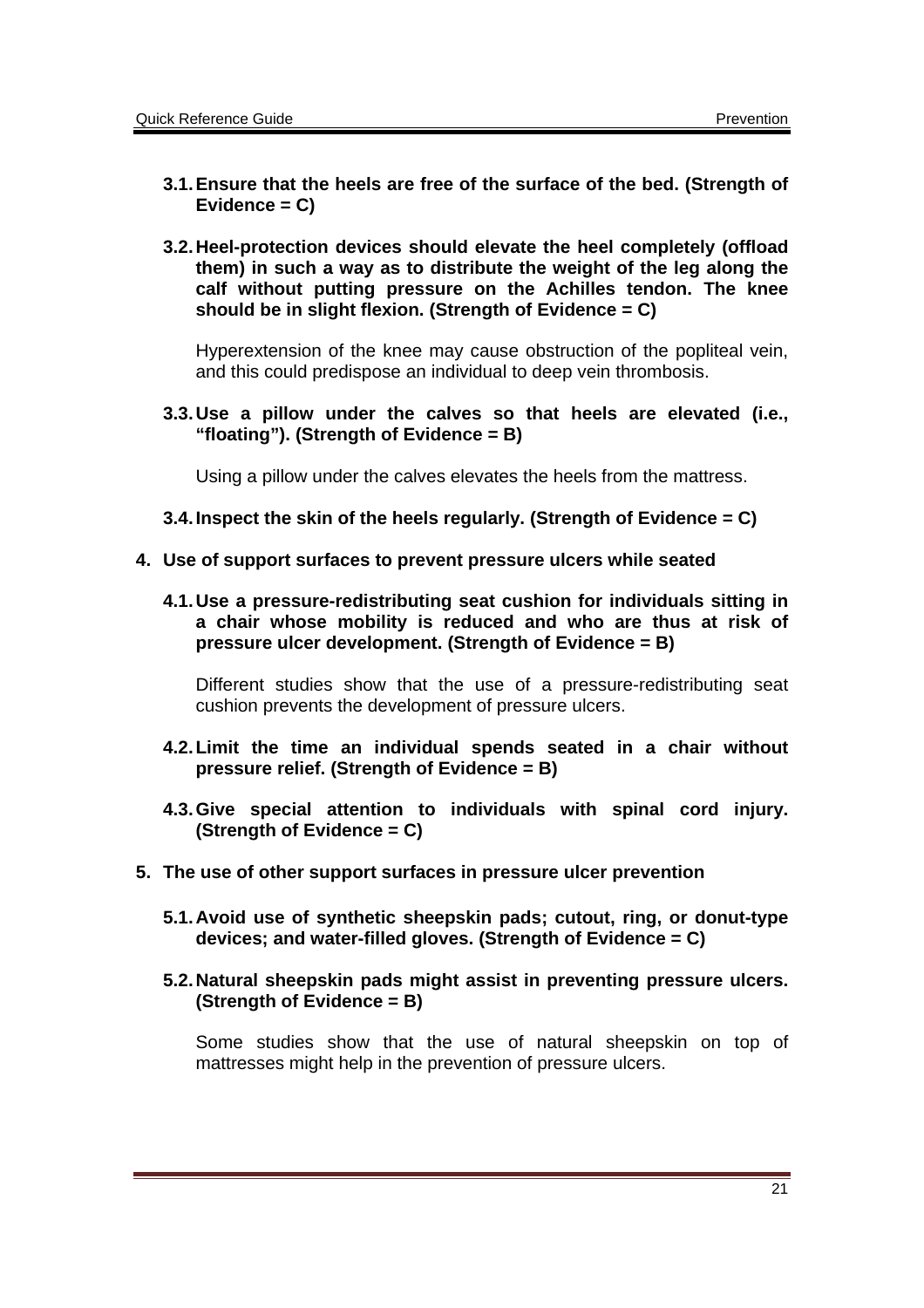#### **Special Population: Patients in the Operating Room**

- **1. Refine risk assessment of individuals undergoing surgery by examining other factors that are likely to occur and will increase risk of pressure ulcer development, including:** 
	- **a) Length of the operation**
	- **b) Increased hypotensive episodes intraoperatively**
	- **c) Low core temperature during surgery**
	- **d) Reduced mobility on day one postoperatively**
- **2. Use a pressure-redistributing mattress on the operating table for all individuals identified as being at risk of pressure ulcer development. (Strength of Evidence = B)**

Several operating-room support surfaces that encourage pressure redistribution have been developed.

- **3. Position the patient in such a way as to reduce the risk of pressure ulcer development during surgery. (Strength of Evidence = C)**
- **4. Elevate the heels completely (offload them) in such a way as to distribute the weight of the leg along the calf without putting all the pressure on the Achilles tendon. The knee should be in slight flexion. (Strength of Evidence = C)**

Hyperextension of the knee may cause obstruction of the popliteal vein, and this could predispose the individual to deep vein thrombosis.

- **5. Pay attention to pressure redistribution prior to and after surgery. (Strength of Evidence = C)** 
	- **a) Place the individual on a pressure-redistributing mattress both prior to and after surgery. (Strength of Evidence = C)**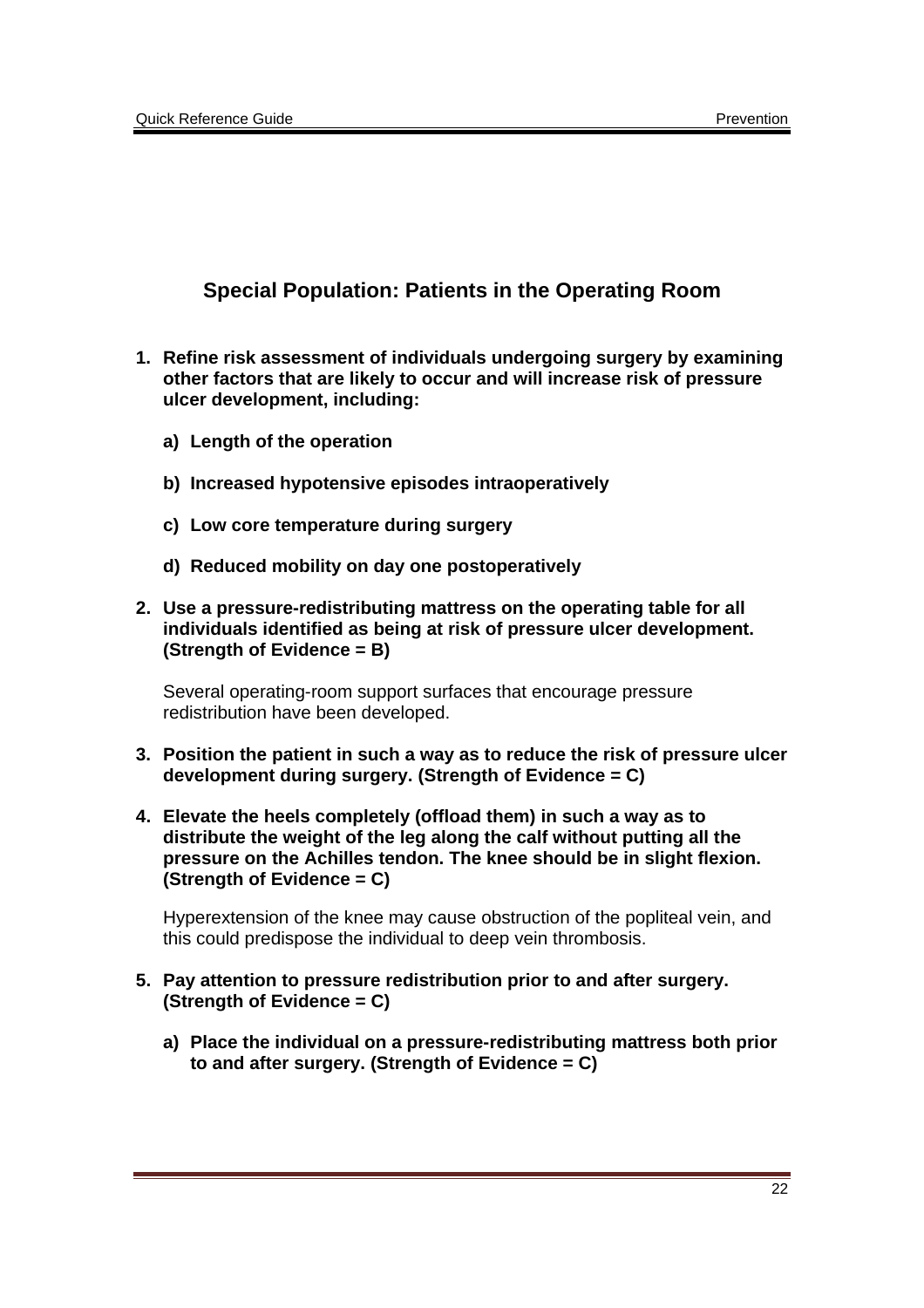**b) Position the individual in a different posture preoperatively and postoperatively than the posture adopted during surgery. (Strength of Evidence = C)**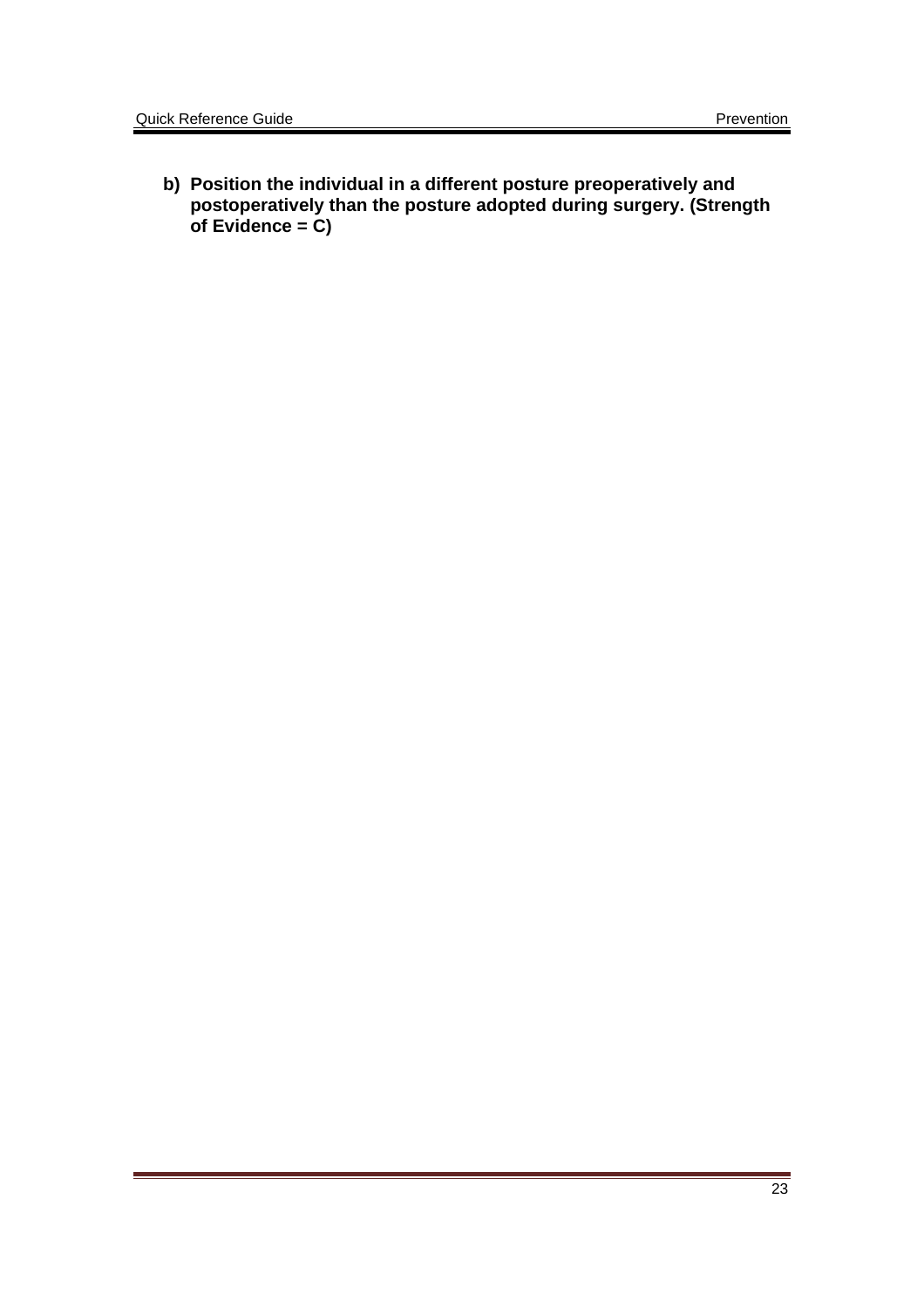#### **Acknowledgments**

 The European Pressure Ulcer Advisory Panel (EPUAP) and National Pressure Ulcer Advisory Panel (NPUAP) gratefully acknowledge the contributions of the following individuals and groups for financially supporting the presentation and dissemination of the guideline. All financial contributions were made after the guideline was developed and in no way influenced the development of the guideline or its content. Financial contributions are being used for the printing and dissemination of the guideline. The following companies provided unrestricted education grants:

#### **EPUAP Donors for Prevention Guideline:**

ArioHuntleigh, Europe Hill-Rom, Europe Nutricia Advanced Medical Nutrition

#### **In Kind Contributions**

- McGoogan Library, University of Nebraska Medical Center, Omaha, NE, USA (database searches by a professional librarian & interlibrary loan services)
- College of Nursing, University of Nebraska Medical Center, Omaha, NE, USA
- World Union of Wound Healing Societies and the University of Toronto, Toronto, CA (initial database searches)
- The Registered Nurses of Ontario, Royal College of Nursing, Consortium on Spinal Cord Injury Medicine, Agency for Health Care Policy and Research (now AHRQ) provided evidence tables used to support previous guidelines.
- Eran Ganz-Lindgren reviewed an article written in Hebrew.

#### **Stakeholders**

Special thanks go to the many stakeholders across the globe who reviewed guideline processes and drafts. All stakeholder comments were reviewed by the EPUAP-NPUAP Guideline Development Group. Revisions were made based on these comments. We appreciate the investment of clinicians, researchers, educators, and manufacturers from all over the world who took the time to share their expertise and thoughtful critique. The guideline recommendations are better because of you!